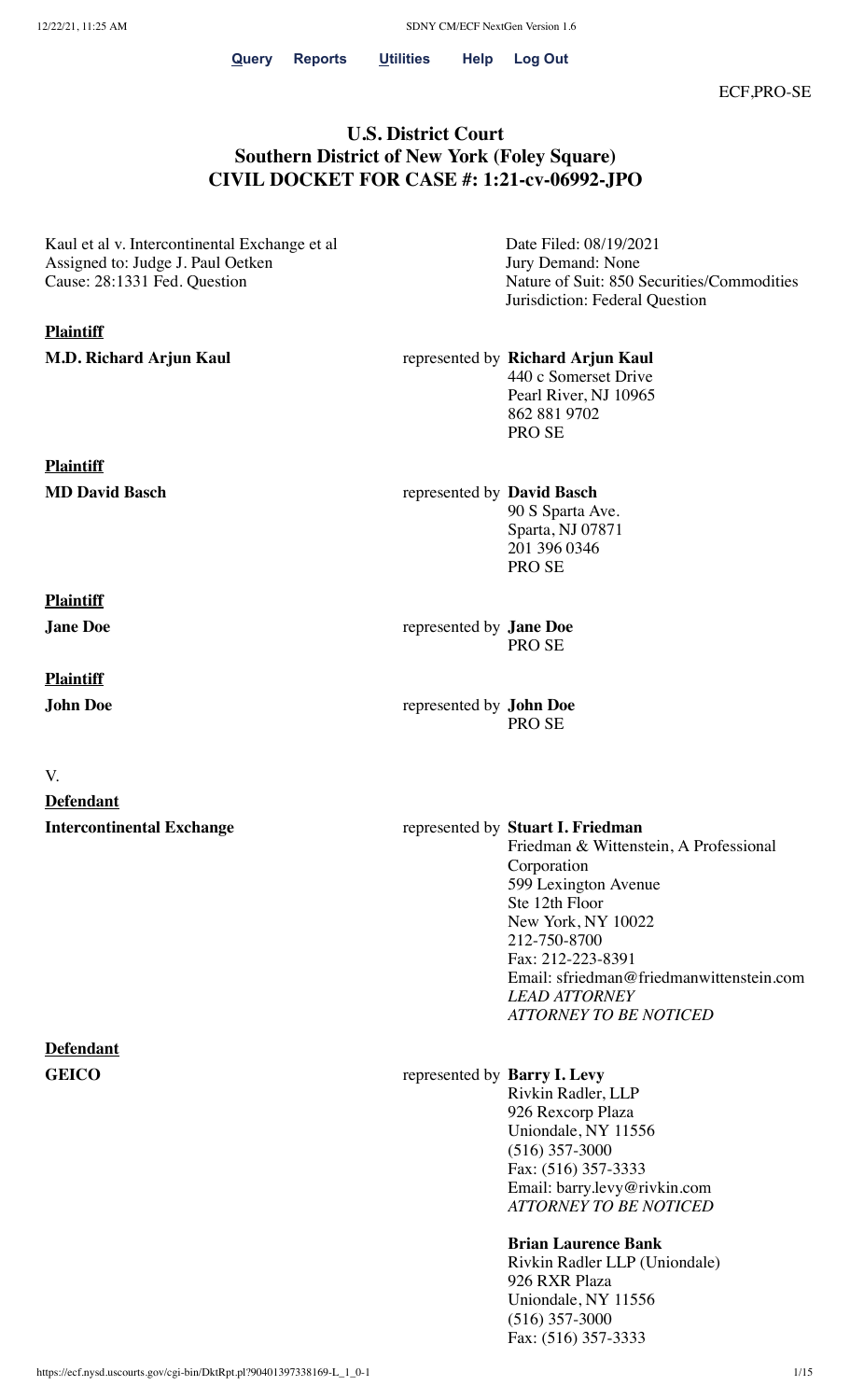Email: brian.bank@rivkin.com *ATTORNEY TO BE NOTICED*

#### **Joshua Douglas Smith**

Rivkin Radler LLP (Uniondale) 926 RXR Plaza Uniondale, NY 11556 (516)-357-3246 Email: joshua.smith@rivkin.com *ATTORNEY TO BE NOTICED*

#### **TD Bank** represented by **Peter Janovsky**

Zeichner Ellman & Krause LLP 1211 Avenue of the Americas New York, NY 10036 212-826-5339 Email: pjanovsky@zeklaw.com *ATTORNEY TO BE NOTICED*

#### **William Thomas Marshall , Jr.**

Zeichner Ellman & Krause LLP 1211 Avenue of the Americas New York, NY 10036 (212)-223-0400 Fax: (973)-364-9960 Email: wmarshall@zeklaw.com *ATTORNEY TO BE NOTICED*

#### **Allstate Insurance Company** represented by **David Joseph D'Aloia**

Saiber, L.L.C. 18 Columbia Turnpike, Suite 200 Florham Park, NJ 07932-2266 (973)-622-3333 Fax: (973)-622-3349 Email: ddaloia@saiber.com *LEAD ATTORNEY ATTORNEY TO BE NOTICED*

**Geri Albin**  Saiber LLC

One Gateway Center, Suite 1000 Newark, NJ 07102 (973)-845-7719 Email: galbin@saiber.com *ATTORNEY TO BE NOTICED*

Ballard Spahr LLP (DC) 1909 K Street, NW, 12th Floor Washington, DC 20006 202 508 1136 Fax: 202 661 2299 Email: brownjay@ballardspahr.com *LEAD ATTORNEY ATTORNEY TO BE NOTICED*

#### represented by **Jay Ward Brown**

(See above for address) *LEAD ATTORNEY ATTORNEY TO BE NOTICED*

#### **Christopher J. Cristie** represented by **Paul Edwin Dwyer**, Jr.

McElroy, Deutsch, Mulvaney & Carpenter, LLP

## **Defendant**

#### **Defendant**

#### **Defendant**

#### **Federation State Medical Boards** represented by **Jay Ward Brown**

#### **Defendant**

**Arthur Hengerer** *(in his personal and official capacity)*

# **Defendant**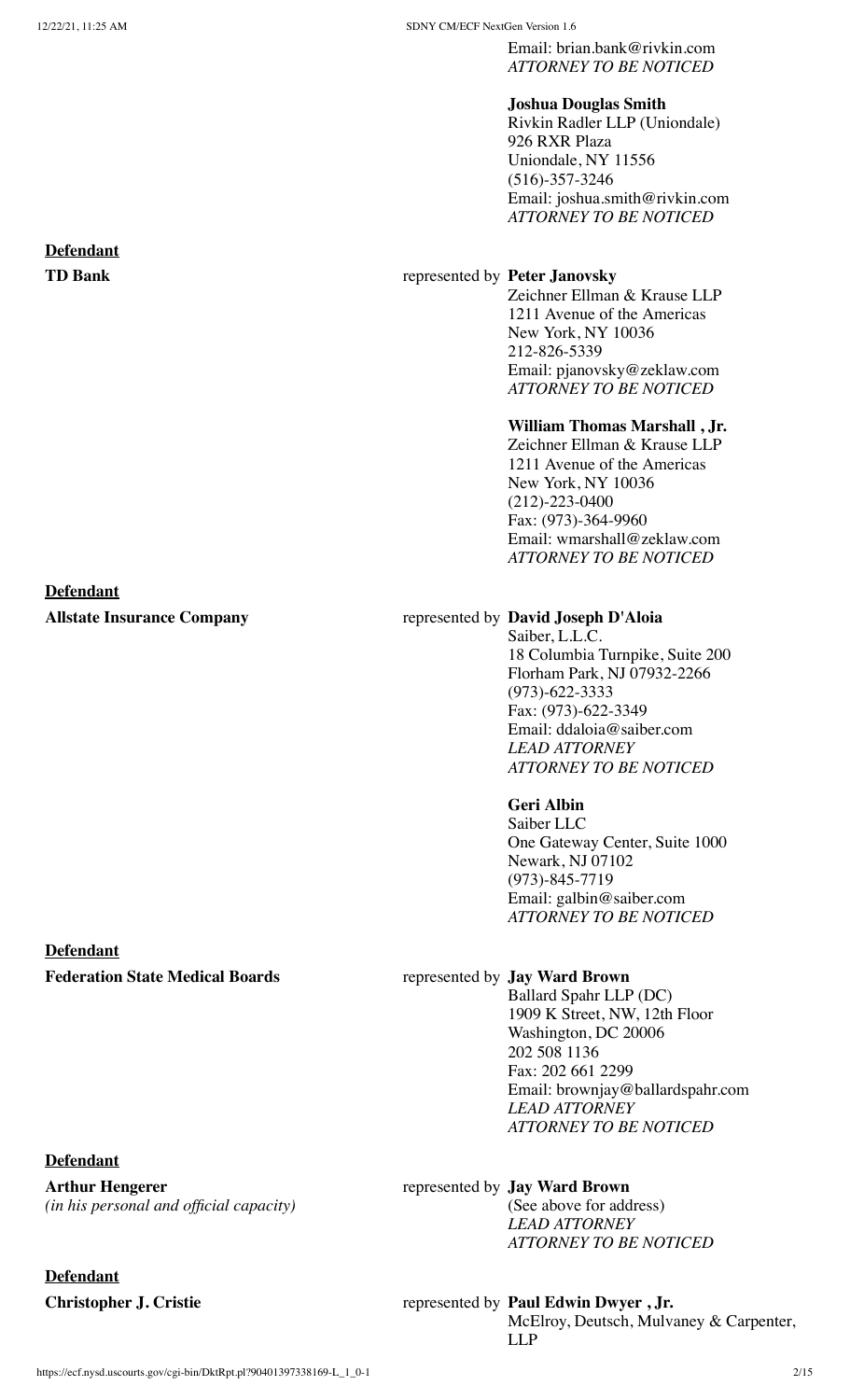117 Metro Center Boulevard Ste 1004 Warwick, RI 02886 401-298-9010 Fax: 401-921-2134 Email: pdwyer@mdmc-law.com *LEAD ATTORNEY ATTORNEY TO BE NOTICED*

#### **Defendant**

**Daniel Stolz**

#### **Defendant**

#### **Atlantic Health System** represented by **Peter William Baldwin**

Drinker Biddle & Reath, LLP (NYC) 1177 Avenue of the Americas 41st Floor New York, NY 10036 (212)-248-3147 Email: peter.baldwin@faegredrinker.com *LEAD ATTORNEY ATTORNEY TO BE NOTICED*

#### **Defendant**

**Robert Heary** represented by **Edward George Sponzilli** 

### **Defendant**

**Philip Murphy** *(in his personal and official capacity)*

#### **Defendant**

**Gurbir Grewal** *(in his personal and official capacity)*

**Defendant Rivkin Radler Law Firm** represented by **Barry I. Levy** 

**Defendant**

#### Norris McLaughlin, PA

400 Crossing Blvd., 8th floor Bridgewater, NJ 08807 908-722-0700 Fax: 908-722-0755 Email: egsponzilli@norris-law.com *LEAD ATTORNEY ATTORNEY TO BE NOTICED*

#### represented by **Paul Edwin Dwyer , Jr.**  (See above for address) *LEAD ATTORNEY ATTORNEY TO BE NOTICED*

#### represented by **Paul Edwin Dwyer , Jr.**  (See above for address)

*LEAD ATTORNEY ATTORNEY TO BE NOTICED*

(See above for address) *ATTORNEY TO BE NOTICED*

> **Brian Laurence Bank**  (See above for address) *ATTORNEY TO BE NOTICED*

> **Joshua Douglas Smith**  (See above for address) *ATTORNEY TO BE NOTICED*

**Max Gersenoff** represented by **Barry I. Levy** (See above for address) *ATTORNEY TO BE NOTICED*

> **Brian Laurence Bank**  (See above for address) *ATTORNEY TO BE NOTICED*

**Joshua Douglas Smith**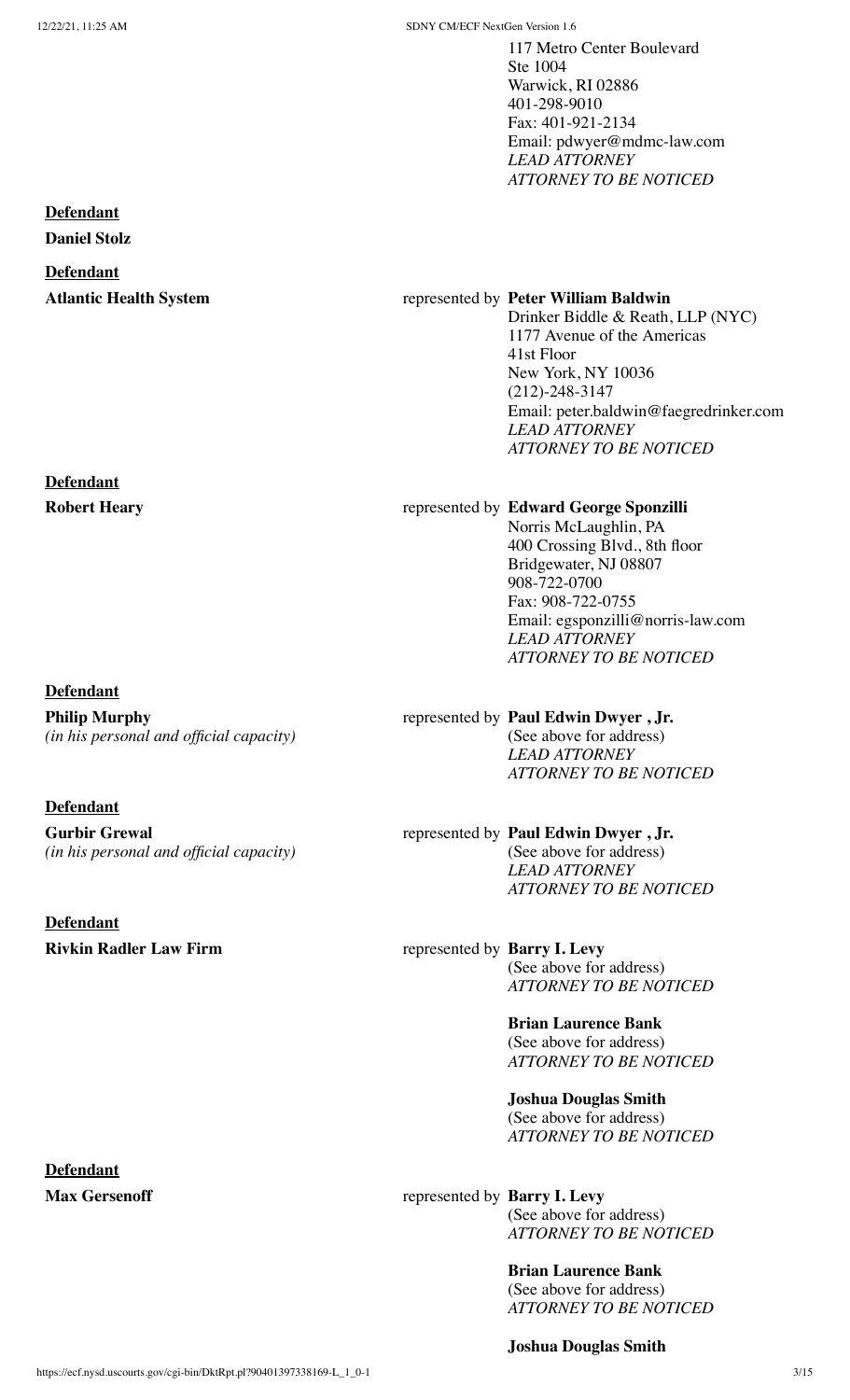#### (See above for address) *ATTORNEY TO BE NOTICED*

#### **Defendant**

**Jane Doe**

#### **Defendant**

#### **John Doe**

r

| <b>Date Filed</b> | #                        | <b>Docket Text</b>                                                                                                                                                                                                                                                                                                                                                                                                                                                                                                                                                                                                                                                                                                                                                                                                                                                                                                                                                                                                                                                                                                                                           |  |  |
|-------------------|--------------------------|--------------------------------------------------------------------------------------------------------------------------------------------------------------------------------------------------------------------------------------------------------------------------------------------------------------------------------------------------------------------------------------------------------------------------------------------------------------------------------------------------------------------------------------------------------------------------------------------------------------------------------------------------------------------------------------------------------------------------------------------------------------------------------------------------------------------------------------------------------------------------------------------------------------------------------------------------------------------------------------------------------------------------------------------------------------------------------------------------------------------------------------------------------------|--|--|
| 08/19/2021        | $\perp$                  | COMPLAINT against Allstate Insurance Company, Atlantic Health System, Christopher<br>J. Cristie, Federation State Medical Boards, GEICO, Max Gersenoff, Gurbir Grewal,<br>Robert Heary, Arthur Henrerer, Intercontinental Exchange, Jane Doe, John Doe, Philip<br>Murphy, Rivkin Radler Law Firm, Daniel Stolz, TD Bank. (Filing Fee \$402.00, Receipt<br>Number 465401284753)Document filed by David Basch, Richard Arjun Kaul, Jane Doe,<br>John Doe. (Attachments: # $\underline{1}$ Exhibit, # $\underline{2}$ Exhibit, # $\underline{3}$ Exhibit, # $\underline{4}$ Exhibit, # $\underline{5}$ Exhibit, #<br><u>6</u> Exhibit, # 7 Exhibit, # 8 Exhibit, # 9 Exhibit, # 10 Exhibit, # 11 Exhibit, # 12 Receipt).<br>(rdz) (Entered: 08/20/2021)                                                                                                                                                                                                                                                                                                                                                                                                         |  |  |
| 08/19/2021        |                          | Case Designated ECF. (rdz) (Entered: 08/20/2021)                                                                                                                                                                                                                                                                                                                                                                                                                                                                                                                                                                                                                                                                                                                                                                                                                                                                                                                                                                                                                                                                                                             |  |  |
| 08/19/2021        |                          | Magistrate Judge Sarah Netburn is so designated. Pursuant to 28 U.S.C. Section 636(c)<br>and Fed. R. Civ. P. $73(b)(1)$ parties are notified that they may consent to proceed before a<br>United States Magistrate Judge. Parties who wish to consent may access the necessary<br>form at the following link: https://nysd.uscourts.gov/sites/default/files/2018-06/AO-3.pdf.<br>(rdz) (Entered: 08/20/2021)                                                                                                                                                                                                                                                                                                                                                                                                                                                                                                                                                                                                                                                                                                                                                 |  |  |
| 08/19/2021        |                          | SUMMONS ISSUED as to Allstate Insurance Company, Atlantic Health System,<br>Christopher J. Cristie, Federation State Medical Boards, GEICO, Max Gersenoff, Gurbir<br>Grewal, Robert Heary, Arthur Henrerer, Intercontinental Exchange, Jane Doe, John Doe,<br>Philip Murphy, Rivkin Radler Law Firm, Daniel Stolz. (rdz) (Entered: 08/20/2021)                                                                                                                                                                                                                                                                                                                                                                                                                                                                                                                                                                                                                                                                                                                                                                                                               |  |  |
| 08/25/2021        | $\overline{3}$           | MOTION FOR SUMMARY JUDGMENT. Document filed by Richard Arjun Kaul.(sc)<br>(Entered: 08/26/2021)                                                                                                                                                                                                                                                                                                                                                                                                                                                                                                                                                                                                                                                                                                                                                                                                                                                                                                                                                                                                                                                              |  |  |
| 08/25/2021        | $\overline{4}$           | DECLARATION OF RICHARD ARJUN KAUL, MD IN SUPPORT OF APPLICATION<br>TO ENTER SUMMARY JUDGMENT AGAINST DEFENDANT ALLSTATE<br>INSURANCE COMPANY, re: 3 MOTION for Summary Judgment. Document filed by<br>Richard Arjun Kaul. (sc) (Entered: 08/26/2021)                                                                                                                                                                                                                                                                                                                                                                                                                                                                                                                                                                                                                                                                                                                                                                                                                                                                                                         |  |  |
| 08/25/2021        | $\overline{5}$           | MEMORANDUM OF LAW IN SUPPORT OF PLAINTIFF'S MOTION FOR ENTRY<br>OF SUMMARY JUDGMENT AGAINST DEFENDANT ALLSTATE INSURANCE<br>COMPANY, re: 3 MOTION for Summary Judgment. Document filed by Richard Arjun<br>Kaul. (sc) (Entered: 08/26/2021)                                                                                                                                                                                                                                                                                                                                                                                                                                                                                                                                                                                                                                                                                                                                                                                                                                                                                                                  |  |  |
| 09/02/2021        | $6 \overline{6}$         | ORDER denying without prejudice 3 Motion for Summary Judgment. Accordingly,<br>plaintiff's motion for summary judgment is denied without prejudice to renewal at a later<br>stage of the litigation. The Clerk of Court is directed to close the motion at Docket<br>Number 3. The Clerk of Court is directed to mail a copy of this Order to the pro se<br>plaintiffs in this matter. So Ordered (Signed by Judge J. Paul Oetken on 9/2/2021) (js)<br>Transmission to Docket Assistant Clerk for processing. (Entered: 09/02/2021)                                                                                                                                                                                                                                                                                                                                                                                                                                                                                                                                                                                                                          |  |  |
| 09/03/2021        |                          | Mailed a copy of 6 Order on Motion for Summary Judgment to Richard Arjun Kaul at<br>440 c Somerset Drive, Pearl River, NJ 10965; and to David Basch at 90 S Sparta Ave.,<br>Sparta, NJ 07871. (kh) (Entered: 09/03/2021)                                                                                                                                                                                                                                                                                                                                                                                                                                                                                                                                                                                                                                                                                                                                                                                                                                                                                                                                     |  |  |
| 09/07/2021        | $\overline{\mathcal{I}}$ | LETTER addressed to Clerk of the Court from David Basch dated 8/30/2021 re: Rule 201<br>Judicial Notice. Document filed by David Basch(rro) (Entered: 09/07/2021)                                                                                                                                                                                                                                                                                                                                                                                                                                                                                                                                                                                                                                                                                                                                                                                                                                                                                                                                                                                            |  |  |
| 09/07/2021        | 8                        | LETTER addressed to Clerk of the Court from Richard Arjun Kaul, MD and David Basch<br>MD dated 9/1/2021. Document filed by David Basch, Richard Arjun Kaul. On February<br>22. 2016, I commenced litigation in the United States District Court for the Southern<br>District of New York, with the filing of Kaul v Christie: 16-CV-02364 (Kl of The<br>KaulCases). The claims included antitrust charges against, amongst others, Kll-7<br>Defendant Atlantic Health System and The Kaul Cases Defendant, Hackensack<br>University Medical Center ("HUMC") (relevant excerpt included). Kl was dismissed, but<br>the claims were re-asserted in K2/KS/K11-2, but were once again dismissed, the last<br>dismissal being occurring on July 30, 2021. On March 23. 2016, I sent a letter to the FTC,<br>alerting them to the antitrust violations of The Kaul Cases Defendant, HUMC (copy<br>enclosed). On December 4 2020, the FTC filed an administrative complaint against<br>Defendant HUMC, in which it alleged that a proposed merger between Defendant HUMC<br>and Englewood Hospital, was violative of antitrust law. It also filed a complaint for a |  |  |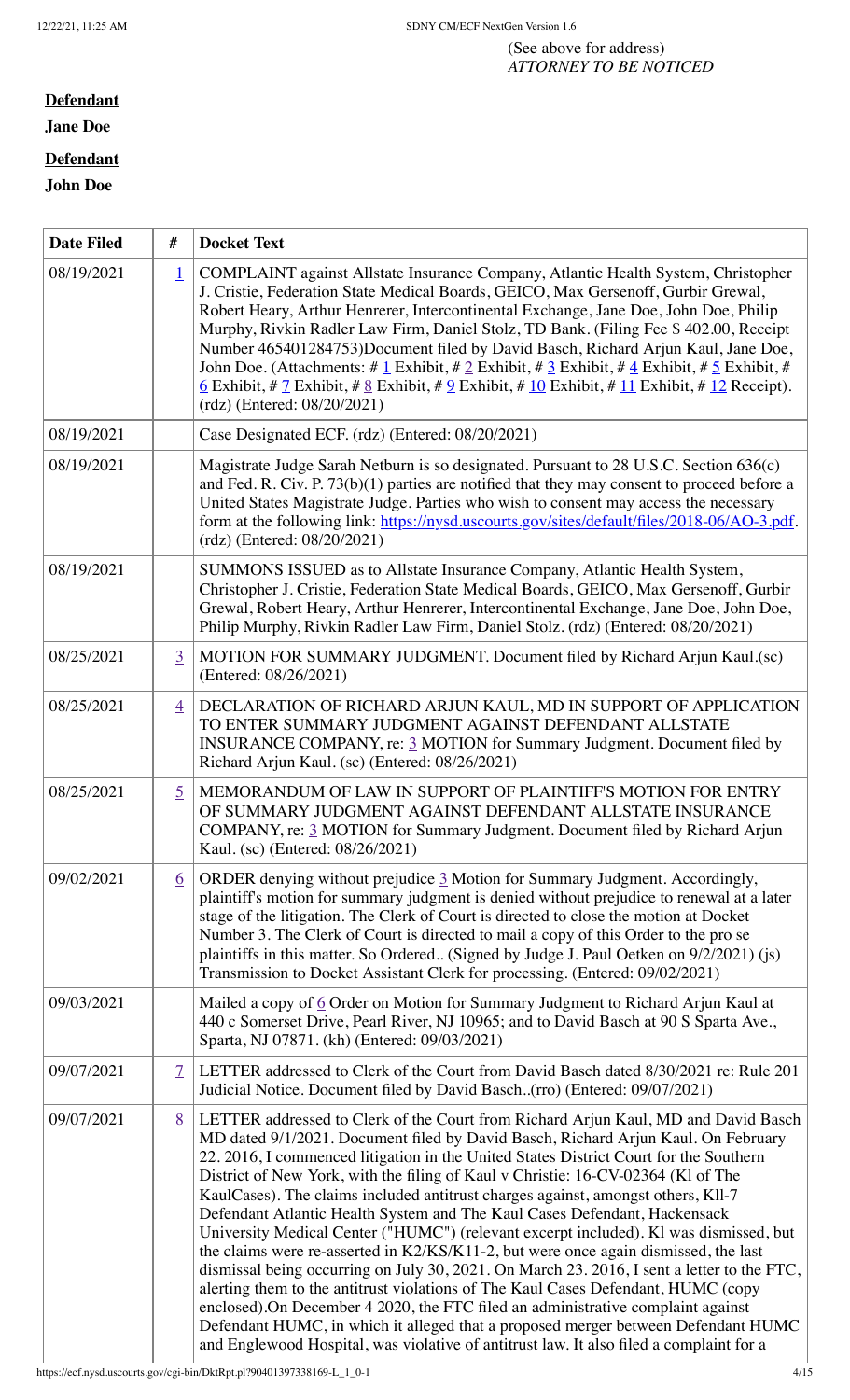|            |                   | restraining order and preliminary injunction (20-CV-18140). The order was granted on<br>August 4, 2021 (excerpt included). On August 31, 2021, Defendant HUMC was quoted in<br>an online blog, in regard to its defeat in the United States District Court, as saying that<br>they were "very disappointed" to hear of the ruling and noted that their proposed merger<br>had already been approved by the New Jersey Department of Health and the New Jersey<br>Office of the Attorney General (copy enclosed)(js) (Entered: 09/07/2021)                               |  |
|------------|-------------------|-------------------------------------------------------------------------------------------------------------------------------------------------------------------------------------------------------------------------------------------------------------------------------------------------------------------------------------------------------------------------------------------------------------------------------------------------------------------------------------------------------------------------------------------------------------------------|--|
| 09/08/2021 | 9                 | NOTICE OF APPEARANCE by David Joseph D'Aloia on behalf of Allstate Insurance<br>Company(D'Aloia, David) (Entered: 09/08/2021)                                                                                                                                                                                                                                                                                                                                                                                                                                           |  |
| 09/08/2021 | <u>10</u>         | NOTICE OF APPEARANCE by Geri Albin on behalf of Allstate Insurance Company<br>(Albin, Geri) (Entered: 09/08/2021)                                                                                                                                                                                                                                                                                                                                                                                                                                                       |  |
| 09/08/2021 | $\overline{11}$   | WAIVER OF SERVICE RETURNED EXECUTED. Allstate Insurance Company waiver<br>sent on 8/23/2021, answer due 10/22/2021. Document filed by Allstate Insurance<br>Company(D'Aloia, David) (Entered: 09/08/2021)                                                                                                                                                                                                                                                                                                                                                               |  |
| 09/13/2021 | $12 \overline{ }$ | LETTER addressed to Judge J. Paul Oetken from R. Kaul, M.D. dated 9/10/21 re:<br>"MOTION FOR RULE 16 CONFERENCE" - We respectfully submit that Defendants<br>Allstate/Geico are at a minimum exploring the option of settlement and are doing so with<br>a confidentiality clause in mind. A Rule 16 Conference would permit a confidential<br>exploration of resolution on the claims against Allstate. Document filed by Richard Arjun<br>Kaul.(sc) (Entered: 09/13/2021)                                                                                             |  |
| 09/13/2021 | <u>13</u>         | LETTER from R. Kaul, M.D. dated 8/30/21 re: "RULE 201 JUDICIAL NOTICE" - Purs.<br>to Rule 201, I request the Court take judicial notice of the fact that state actors and<br>agencies are deprived of immunity defenses, when their misconduct violates a person's<br>Constitutional rights as held by the United States Court of Appeals for the Second Circuit<br>etc. Document filed by Richard Arjun Kaul.(sc) (Entered: 09/13/2021)                                                                                                                                |  |
| 09/13/2021 | <u>14</u>         | AMENDED COMPLAINT, SUBMITTED PURS. TO RULE $15(a)(1)(A)$ , re: amending 1<br>Complaint, against Allstate Insurance Company, Atlantic Health System, Christopher J.<br>Cristie, Federation State Medical Boards, GEICO, Max Gersenoff, Gurbir Grewal, Robert<br>Heary, Arthur Hengerer, Intercontinental Exchange, Jane Doe, John Doe, Philip Murphy,<br>Rivkin Radler Law Firm, Daniel Stolz, TD Bank.Document filed by David Basch,<br>Richard Arjun Kaul, Jane Doe, John Doe. Related document: 1 Complaint.(sc) Modified<br>on 9/13/2021 (sc). (Entered: 09/13/2021) |  |
| 09/14/2021 | <u>15</u>         | LETTER addressed to Judge J. Paul Oetken from David J. D'Aloia dated 9/14/21 re:<br>Response to Plaintiff's Request for Rule 16 Conference (D.I. 12). Document filed by<br>Allstate Insurance Company(D'Aloia, David) (Entered: 09/14/2021)                                                                                                                                                                                                                                                                                                                             |  |
| 09/15/2021 | <u>16</u>         | ORDER: Plaintiffs' motion for a Rule 16 conference is denied. The Clerk of Court is<br>directed to mail a copy of this order to the pro se plaintiffs in thismatter. So Ordered.<br>(Signed by Judge J. Paul Oetken on 9/15/2021) (js) Transmission to Docket Assistant<br>Clerk for processing. (Entered: 09/15/2021)                                                                                                                                                                                                                                                  |  |
| 09/15/2021 |                   | Mailed a copy of 16 Order to Richard Arjun Kaul at 440 c Somerset Drive, Pearl River,<br>NJ 10965; and to David Basch at 90 S Sparta Ave., Sparta, NJ 07871. (kh) (Entered:<br>09/15/2021)                                                                                                                                                                                                                                                                                                                                                                              |  |
| 09/17/2021 | <u>17</u>         | LETTER addressed to Judge J. Paul Oetken from Richard Kaul, dated 9/15/21 re:<br>RESPONSE TO DEFENDANT ALLSTATE INSURANCE COMPANY'S OPPOSITION<br>TO PLAINTIFF'S MOTION FOR RULE 16 CONFERENCE. Document filed by Richard<br>Arjun Kaul.(sc) (Entered: 09/17/2021)                                                                                                                                                                                                                                                                                                      |  |
| 09/27/2021 | <u>18</u>         | NOTICE OF APPEARANCE by William Thomas Marshall, Jr on behalf of TD Bank<br>(Marshall, William) (Entered: 09/27/2021)                                                                                                                                                                                                                                                                                                                                                                                                                                                   |  |
| 09/27/2021 | <u>19</u>         | RULE 7.1 CORPORATE DISCLOSURE STATEMENT. Identifying Corporate Parent<br>The Toronto-Dominion Bank, Corporate Parent TD Bank US Holding Company,<br>Corporate Parent TD Group US Holdings LLC for TD Bank. Document filed by TD<br>Bank(Marshall, William) (Entered: 09/27/2021)                                                                                                                                                                                                                                                                                        |  |
| 09/28/2021 | 22                | LETTER addressed to Clerk of the Court from Richard Arjun Kaul dated 9/16/2021 re: I<br>write this letter in furtherance of the above petition and do re-request that the within<br>sought relief is granted. The Respondents have failed to oppose the petition, but yet<br>continue to seek to traffic the claims of Kll-7 into the United States District Court for the<br>District of New Jersey, and the U.S.C.A. for the Third Circuit Document filed by<br>Richard Arjun Kaul(kv) (Entered: 09/29/2021)                                                          |  |
| 09/29/2021 | 20                | AFFIDAVIT IN SUPPORT OF REQUEST FOR ENTRY OF DEFAULT: Document filed<br>by David Basch(rro) (Entered: 09/29/2021)                                                                                                                                                                                                                                                                                                                                                                                                                                                       |  |
| 09/29/2021 | 21                | REQUEST FOR ENTRY OF DEFAULT. Document filed by David Basch, Richard Arjun<br>Kaul.(ks) Modified on 10/1/2021 (sc). (Entered: 09/29/2021)                                                                                                                                                                                                                                                                                                                                                                                                                               |  |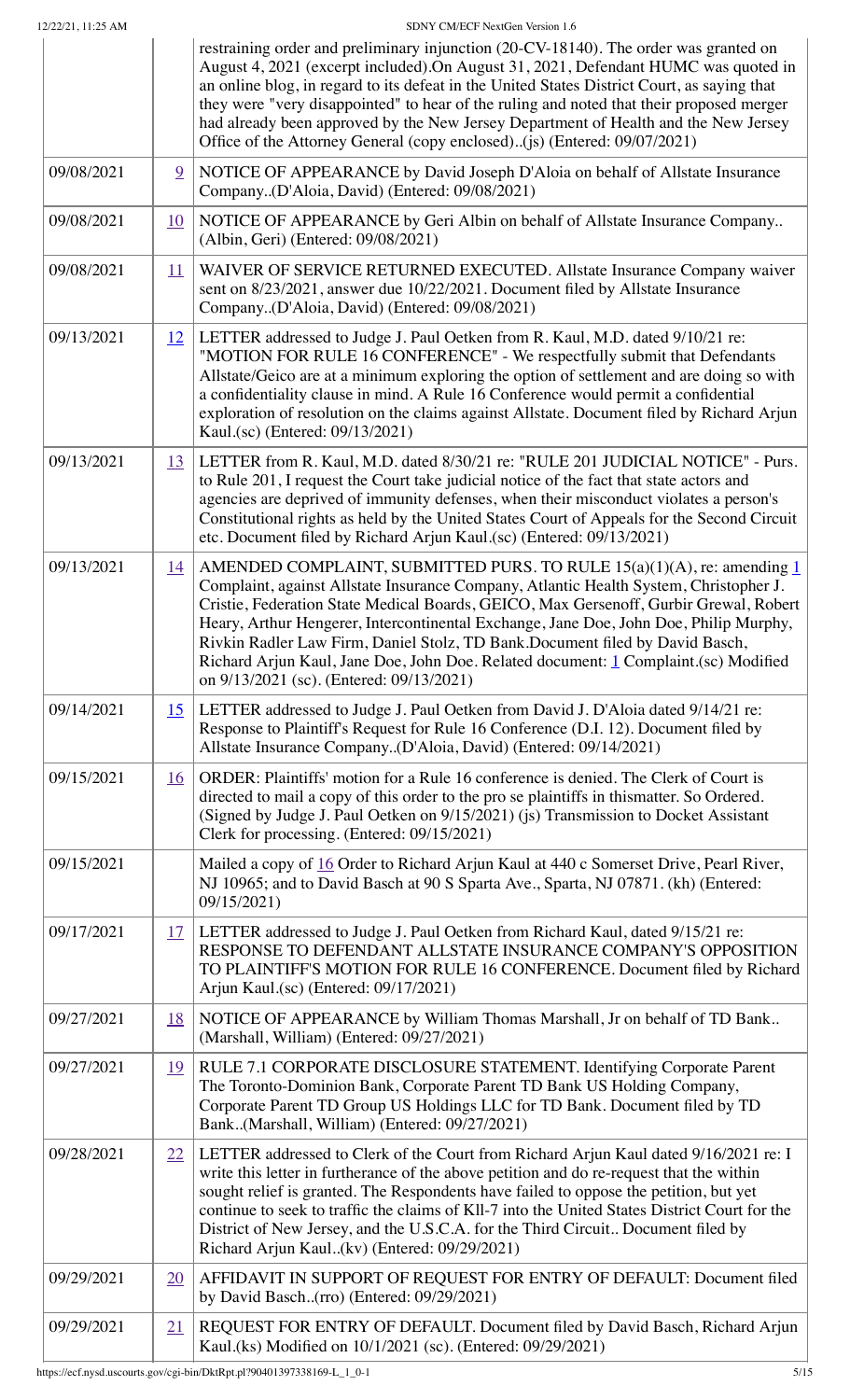| 10/01/2021 | 23        | REQUEST(Motion) FOR ENTRY OF DEFAULT, re: for Entry of Default as to Robert<br>Heary. Document filed by R.A. Kaul, MD.(sc) Modified on 10/1/2021 (sc). Modified on<br>10/1/2021 (sc). (Entered: 10/01/2021)                                                                                                                                                                                                                                                                                                                                                                                                                                                                                                                                                                                                                                                                                                                                                                                                                                                          |  |
|------------|-----------|----------------------------------------------------------------------------------------------------------------------------------------------------------------------------------------------------------------------------------------------------------------------------------------------------------------------------------------------------------------------------------------------------------------------------------------------------------------------------------------------------------------------------------------------------------------------------------------------------------------------------------------------------------------------------------------------------------------------------------------------------------------------------------------------------------------------------------------------------------------------------------------------------------------------------------------------------------------------------------------------------------------------------------------------------------------------|--|
| 10/01/2021 | 24        | AFFIDAVIT(Affirmation) of Richard A. Kaul, MD IN SUPPORT OF REQUEST FOR<br>ENTRY OF DEFAULT, re: 23 MOTION for Entry of Default as to Robert Heary.<br>Document filed by Richard Arjun Kaul. (sc) (Entered: 10/01/2021)                                                                                                                                                                                                                                                                                                                                                                                                                                                                                                                                                                                                                                                                                                                                                                                                                                              |  |
| 10/01/2021 | 25        | LETTER addressed to Judge J. Paul Oetken from R. Kaul, M.D., D. Basch, M.D. dated<br>9/29/21 re: Pursuant to F.R.C.P. 201, please find submitted the following documents and<br>within facts that further establish the Southern District of New York as the proper venue,<br>and the District of New Jersey as an improper venue: Investigative report in Wall Street<br>Journal regarding corruption in the federal judiciary: "131 Federal Judges Broke the Law<br>by Hearing Cases Where They Had a Financial Interest" - 9/28/21(Exhibit 1); Admissions<br>of fact regarding bribery by Defendants of Defendant/U.S.D.J. Martinotti-8/1/19(Exhibit<br>2) etc. Document filed by Richard Arjun Kaul.(sc) (Entered: 10/01/2021)                                                                                                                                                                                                                                                                                                                                   |  |
| 10/01/2021 | <u>26</u> | <b>FILING ERROR - WRONG PDF FILE ASSOCIATED WITH DOCKET ENTRY -</b><br>PROPOSED CLERK'S CERTIFICATE OF DEFAULT(Entry of Default). Document filed<br>by David Basch, Richard Arjun Kaul. (sc) Proposed document to be reviewed and<br>processed by Clerk's Office staff (No action required by chambers). Modified on<br>10/1/2021 (dt). (Entered: 10/01/2021)                                                                                                                                                                                                                                                                                                                                                                                                                                                                                                                                                                                                                                                                                                        |  |
| 10/01/2021 | 27        | REQUEST(Motion) FOR ENTRY OF DEFAULT, re: for Entry of Default as to Daniel<br>Stolz. Document filed by David Basch, Richard Arjun Kaul.(sc) (Entered: 10/01/2021)                                                                                                                                                                                                                                                                                                                                                                                                                                                                                                                                                                                                                                                                                                                                                                                                                                                                                                   |  |
| 10/01/2021 | 28        | AFFIDAVIT(Affirmation) of Daniel Stolz IN SUPPORT OF REQUEST FOR ENTRY<br>OF DEFAULT, re: 27 MOTION for Entry of Default as to Daniel Stolz. Document filed<br>by David Basch, Richard Arjun Kaul. (sc) (Entered: 10/01/2021)                                                                                                                                                                                                                                                                                                                                                                                                                                                                                                                                                                                                                                                                                                                                                                                                                                        |  |
| 10/01/2021 | <u>29</u> | <b>FILING ERROR - WRONG PDF FILE ASSOCIATED WITH DOCKET ENTRY -</b><br>PROPOSED CLERK'S CERTIFICATE OF DEFAULT(Entry of Default). Document filed<br>by David Basch, Richard Arjun Kaul. (sc) Proposed document to be reviewed and<br>processed by Clerk's Office staff (No action required by chambers). Modified on<br>10/1/2021 (dt). (Entered: 10/01/2021)                                                                                                                                                                                                                                                                                                                                                                                                                                                                                                                                                                                                                                                                                                        |  |
| 10/01/2021 |           | ***NOTICE TO Richard Arjun Kaul and David Basch to RE-FILE DOCUMENT -<br>PDF ERROR. Notice to Richard Arjun Kaul and David Basch to RE-FILE<br>Document 26 Proposed Clerk's Certificate of Default. You have to use the Clerk's<br>certificate of Default Form on the Court's Website, but in this case you would have<br>to prepare your own because there was an Amended Complaint filed in the case.You<br>would use the same format as in the clerk's Certificate, then after you have all of the<br>information about the Complaint being filed and served and proof of service being<br>filed, then you would add: then an amended complaint having been filed been filed<br>on (date) and having been served on (Name) etc, etc. same format as to the<br>complaint. you also have to file an Affidavit in Support, which has to be notarized,<br>also before these document are filed the affidavits of service as to the Complaint and<br>Amended Complaint have to be filed on the docket separately as there own entries.<br>$(dt)$ (Entered: 10/01/2021) |  |
| 10/01/2021 |           | ***NOTICE to Richard Arjun Kaul and David Basch to RE-FILE DOCUMENT -<br>PDF ERROR. Notice to Richard Arjun Kaul and David Basch to RE-FILE<br>Document 29 Proposed Clerk's Certificate of Default. You have to use the Clerk's<br>certificate of Default Form on the Court's Website, but in this case you would have<br>to prepare your own because there was an Amended Complaint filed in the case.You<br>would use the same format as in the clerk's Certificate, then after you have all of the<br>information about the Complaint being filed and served and proof of service being<br>filed, then you would add: then an amended complaint having been filed been filed<br>on (date) and having been served on (Name) etc, etc. same format as to the<br>complaint. you also have to file an Affidavit in Support, which has to be notarized,<br>also before these document are filed the affidavits of service as to the Complaint and<br>Amended Complaint have to be filed on the docket separately as there own entries.<br>$(dt)$ (Entered: 10/01/2021) |  |
| 10/01/2021 |           | Mailed a copy of Docket sheet to Richard Arjun Kaul at 440 c Somerset Drive Pearl<br>River, NJ 10965 862 881 9702(wb) (Entered: 10/01/2021)                                                                                                                                                                                                                                                                                                                                                                                                                                                                                                                                                                                                                                                                                                                                                                                                                                                                                                                          |  |
| 10/01/2021 |           | Mailed a copy of the Docket sheet to David Basch at 90 S Sparta Ave. Sparta, NJ 07871<br>201 396 0346(wb) (Entered: 10/01/2021)                                                                                                                                                                                                                                                                                                                                                                                                                                                                                                                                                                                                                                                                                                                                                                                                                                                                                                                                      |  |
| 10/04/2021 | 30        | NOTICE OF APPEARANCE by Barry I. Levy on behalf of GEICO, Max Gersenoff,<br>Rivkin Radler Law Firm(Levy, Barry) (Entered: 10/04/2021)                                                                                                                                                                                                                                                                                                                                                                                                                                                                                                                                                                                                                                                                                                                                                                                                                                                                                                                                |  |
| 10/04/2021 | 31        | NOTICE OF APPEARANCE by Joshua Douglas Smith on behalf of GEICO, Max                                                                                                                                                                                                                                                                                                                                                                                                                                                                                                                                                                                                                                                                                                                                                                                                                                                                                                                                                                                                 |  |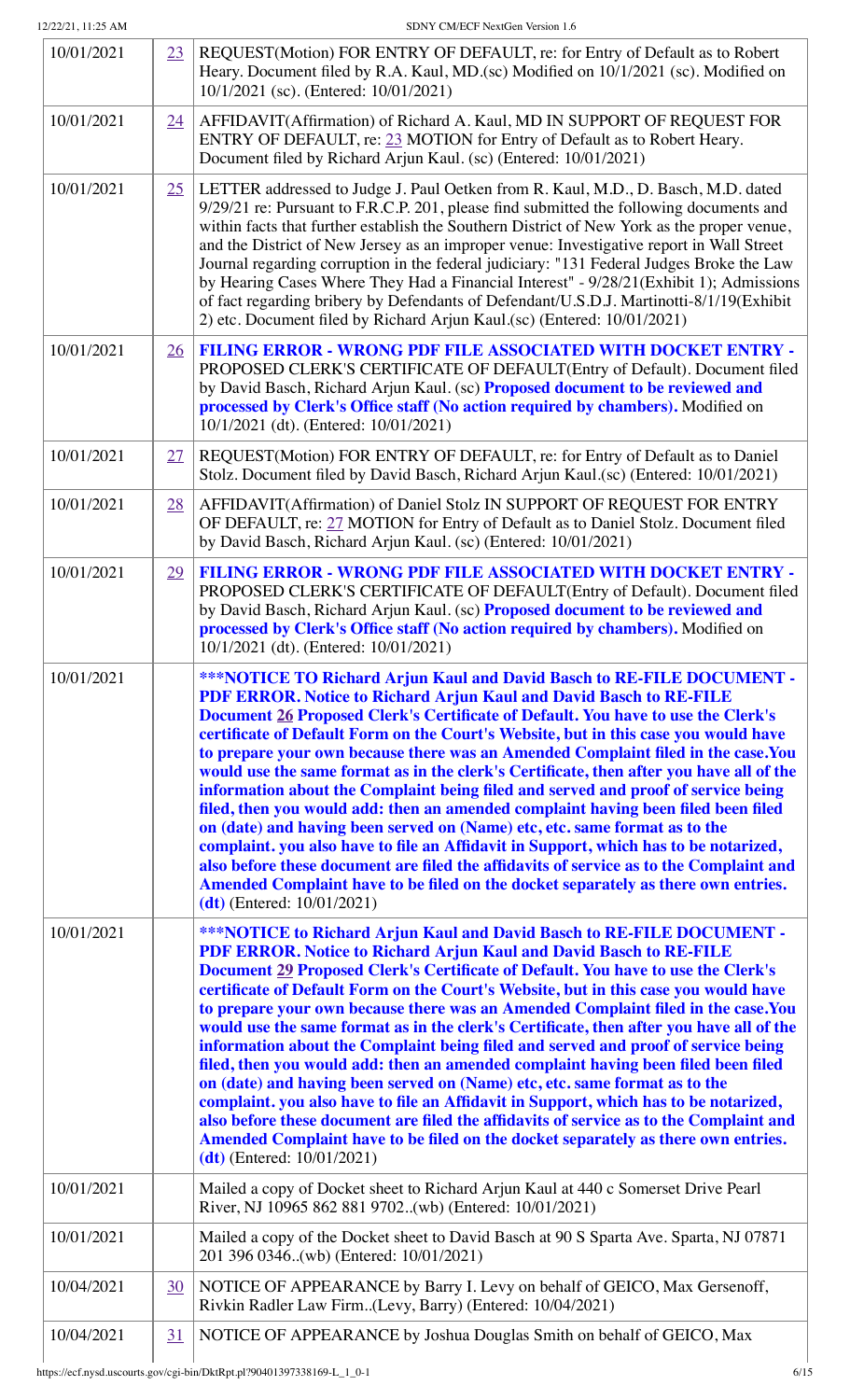| 12/22/21, 11:25 AM |                  | SDNY CM/ECF NextGen Version 1.6<br>Gersenoff, Rivkin Radler Law Firm(Smith, Joshua) (Entered: 10/04/2021)                                                                                                                                                                                                                                                                                                                                                                                                                                                                                                                                                                                                                                                                                                                                                                                                                                                                             |  |  |  |
|--------------------|------------------|---------------------------------------------------------------------------------------------------------------------------------------------------------------------------------------------------------------------------------------------------------------------------------------------------------------------------------------------------------------------------------------------------------------------------------------------------------------------------------------------------------------------------------------------------------------------------------------------------------------------------------------------------------------------------------------------------------------------------------------------------------------------------------------------------------------------------------------------------------------------------------------------------------------------------------------------------------------------------------------|--|--|--|
| 10/04/2021         | 32               | NOTICE OF APPEARANCE by Brian Laurence Bank on behalf of GEICO, Max<br>Gersenoff, Rivkin Radler Law Firm(Bank, Brian) (Entered: 10/04/2021)                                                                                                                                                                                                                                                                                                                                                                                                                                                                                                                                                                                                                                                                                                                                                                                                                                           |  |  |  |
| 10/04/2021         | 33               | LETTER MOTION for Extension of Time to File Answer or otherwise respond to<br>amended complaint to and including November 1, 2021 addressed to Judge J. Paul<br>Oetken from William T. Marshall, Jr. dated October 4, 2021. Document filed by TD Bank.<br>(Attachments: $\#$ 1 Email trail). (Marshall, William) (Entered: 10/04/2021)                                                                                                                                                                                                                                                                                                                                                                                                                                                                                                                                                                                                                                                |  |  |  |
| 10/04/2021         | 34               | LETTER MOTION for Extension of Time to File Answer re: 14 Amended Complaint,<br>addressed to Judge J. Paul Oetken from Barry I. Levy, Esq. dated October 4, 2021.<br>Document filed by GEICO, Max Gersenoff, Rivkin Radler Law Firm. (Attachments: #1<br>Affidavit of Service of Letter Motion and Notices of Appearance).(Levy, Barry) (Entered:<br>10/04/2021)                                                                                                                                                                                                                                                                                                                                                                                                                                                                                                                                                                                                                      |  |  |  |
| 10/05/2021         | 35               | LETTER addressed to Judge J. Paul Oetken from R. Kaul, M.D. dated 10/4/21 re:<br>"DENIAL OF REQUEST FOR EXTENSION TO ANSWER RE: DEFENDANTS<br>RIVKIN RADLER/MAX GERSENOFF" - There exists no basis in law or equity to<br>support of justify the defendants' "bad faith" request whose sole purpose is to continue<br>their violation of my human rights. I urge the Court to deny any request made by the<br>defendants. Document filed by Richard Arjun Kaul.(sc) (Entered: 10/05/2021)                                                                                                                                                                                                                                                                                                                                                                                                                                                                                             |  |  |  |
| 10/05/2021         | $\overline{36}$  | SUMMONS RETURNED EXECUTED. Summons and Complaint, served. Max<br>Gersenoff, served on 10/1/2021, answer due 10/22/2021. Service was accepted by Grethel<br>Rubio at Rivkin Radler Law Firm. Document filed by Richard Arjun Kaul. (sc) (Entered:<br>10/05/2021)                                                                                                                                                                                                                                                                                                                                                                                                                                                                                                                                                                                                                                                                                                                       |  |  |  |
| 10/05/2021         | 37               | SUMMONS RETURNED EXECUTED. Summons and Complaint, served. Rivkin Radler<br>Law Firm, served on 10/1/2021, answer due 10/22/2021. Service was accepted by Grethel<br>Rubio at Rivkin Radler Law Firm. Document filed by Richard Arjun Kaul. (sc) Modified<br>on 10/5/2021 (sc). (Entered: 10/05/2021)                                                                                                                                                                                                                                                                                                                                                                                                                                                                                                                                                                                                                                                                                  |  |  |  |
| 10/05/2021         | <u>38</u>        | NOTICE OF APPEARANCE by Stuart I. Friedman on behalf of Intercontinental<br>Exchange(Friedman, Stuart) (Entered: 10/05/2021)                                                                                                                                                                                                                                                                                                                                                                                                                                                                                                                                                                                                                                                                                                                                                                                                                                                          |  |  |  |
| 10/05/2021         | <u>39</u>        | LETTER MOTION for Extension of Time to answer, move or otherwise plead, addressed<br>to Judge J. Paul Oetken from Stuart I. Friedman dated October 5, 2021. Document filed<br>by Intercontinental Exchange(Friedman, Stuart) (Entered: 10/05/2021)                                                                                                                                                                                                                                                                                                                                                                                                                                                                                                                                                                                                                                                                                                                                    |  |  |  |
| 10/06/2021         | $\underline{40}$ | ORDER: Pro se plaintiffs' requests for default at Docket Numbers 21, 23, and 27 are<br>denied without prejudice because plaintiffs have not complied with the Clerk of Courts<br>requirements for such requests or filed any proof of service for the amended complaint.<br>The letter motions for extension of time to file answer or otherwise respond to the<br>amended complaint at Docket Numbers 33 and 34 are granted. TD Bank shall respond to<br>the amended complaint on or before November 1, 2021. GEICO Insurance Company and<br>Max Gershenoff, Esq. shall respond to the amended complaint on or before November 11,<br>2021. The Clerk of Court shall mail a copy of this order to the pro se plaintiffs in this<br>matter. So Ordered. TD Bank answer due 11/1/2021; GEICO answer due 11/11/2021;.<br>(Signed by Judge J. Paul Oetken on 10/6/2021) (js) Transmission to Docket Assistant<br>Clerk for processing. Modified on 10/8/2021 (js). (Entered: 10/06/2021) |  |  |  |
| 10/06/2021         |                  | Mailed a copy of 40 Order on Motion for Entry of Default, Order on Motion for<br>Extension of Time to Answer to Richard Arjun Kaul at 440 c Somerset Drive, Pearl<br>River, NJ 10965; and to David Basch at 90 S Sparta Ave., Sparta, NJ 07871. (kh)<br>(Entered: 10/06/2021)                                                                                                                                                                                                                                                                                                                                                                                                                                                                                                                                                                                                                                                                                                         |  |  |  |
| 10/06/2021         | 41               | LETTER MOTION for Extension of Time to File Answer re: 40 Order on Motion for<br>Entry of Default,,,, Order on Motion for Extension of Time to Answer,,,,,,,,,,,,,,<br>Respectfully request that the Court clarify its prior Order to confirm that Defendant<br>Rivkins time to respond to the Amended Complaint is extended through and including<br>November 11, 2021 addressed to Judge J. Paul Oetken from Joshua D. Smith, Esq. dated<br>October 6, 2021. Document filed by GEICO, Max Gersenoff, Rivkin Radler Law Firm.<br>(Attachments: #1 Affidavit of Service of Letter Motion). (Smith, Joshua) (Entered:<br>10/06/2021)                                                                                                                                                                                                                                                                                                                                                   |  |  |  |
| 10/06/2021         | 42               | ORDER: Defendant Intercontinental Exchange, Inc.'s request at Docket Number 39 for an<br>extension of time to answer, move, or otherwise respond to the amended complaint is<br>granted. Intercontinental Exchange, Inc. shall answer, move, or otherwise respond to the<br>amended complaint on or before November 4, 2021. The Clerk of Court is directed to<br>mail a copy of this order to the pro se plaintiffs in this matter. So Ordered.<br>Intercontinental Exchange answer due 11/4/2021. (Signed by Judge J. Paul Oetken on<br>10/6/2021) (js) (Entered: 10/07/2021)                                                                                                                                                                                                                                                                                                                                                                                                       |  |  |  |
| 10/06/2021         |                  | Transmission to Docket Assistant Clerk. Transmitted re: 42 Order, Set Deadlines, to the                                                                                                                                                                                                                                                                                                                                                                                                                                                                                                                                                                                                                                                                                                                                                                                                                                                                                               |  |  |  |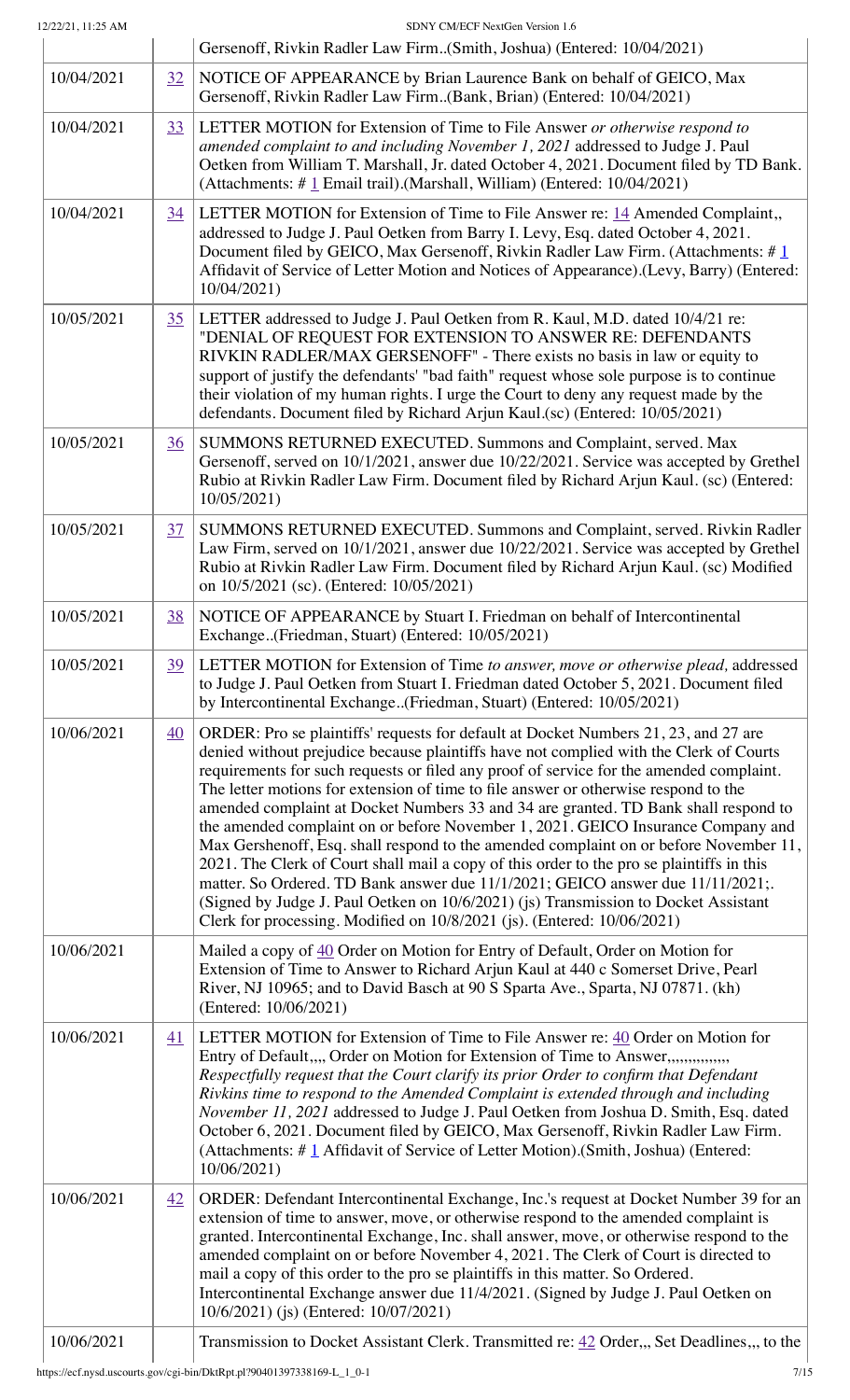|            |                  | Docket Assistant Clerk for case processing. (js) (Entered: 10/12/2021)                                                                                                                                                                                                                                                                                                                                                                                                                                                       |  |  |
|------------|------------------|------------------------------------------------------------------------------------------------------------------------------------------------------------------------------------------------------------------------------------------------------------------------------------------------------------------------------------------------------------------------------------------------------------------------------------------------------------------------------------------------------------------------------|--|--|
| 10/12/2021 |                  | Mailed a copy of 42 Order, Set Deadlines to Richard Arjun Kaul at 440 c Somerset Drive,<br>Pearl River, NJ 10965. (kh) (Entered: 10/12/2021)                                                                                                                                                                                                                                                                                                                                                                                 |  |  |
| 10/13/2021 | 43               | SUMMONS RETURNED EXECUTED. Summons and Amended Complaint, served.<br>GEICO served on 10/5/2021, answer due 11/11/2021. Service was accepted by unnamed<br>person at Geico Ins. Company, 5260 Western Ave., Chevy Chase, MD 20815. Document<br>filed by Richard Arjun Kaul. (sc) Modified on 10/13/2021 (sc). (Entered: 10/13/2021)                                                                                                                                                                                           |  |  |
| 10/13/2021 | 44               | SUMMONS RETURNED EXECUTED. Summons and Amended Complaint, served.<br>Daniel Stolz, served on 10/11/2021, answer due 11/1/2021. Service was accepted by<br>Daniel Stolz. Document filed by Richard Arjun Kaul. (sc) (Entered: 10/13/2021)                                                                                                                                                                                                                                                                                     |  |  |
| 10/13/2021 | 45               | SUMMONS RETURNED EXECUTED. Summons and Amended Complaint, served.<br>Max Gersenoff, served on 10/1/2021, answer due 10/22/2021. Service was accepted by<br>Grethel Rubio at Rivkin Radler Law Firm. Document filed by Richard Arjun Kaul. (sc)<br>(Entered: 10/13/2021)                                                                                                                                                                                                                                                      |  |  |
| 10/13/2021 | $\overline{46}$  | SUMMONS RETURNED EXECUTED. Summons and Amended Complaint, served.<br>Robert Heary, served on 10/11/2021, answer due 11/1/2021. Service was accepted by<br>Montclair Spine Center(person's name not given). Document filed by Richard Arjun Kaul.<br>(sc) (Entered: 10/13/2021)                                                                                                                                                                                                                                               |  |  |
| 10/13/2021 | 47               | SUMMONS RETURNED EXECUTED. Summons and Amended Complaint, served.<br>Atlantic Health System served on 10/5/2021, answer due 10/26/2021. Service was<br>accepted by Mary Gallagher. Document filed by Richard Arjun Kaul. (sc) (Entered:<br>10/13/2021)                                                                                                                                                                                                                                                                       |  |  |
| 10/13/2021 | 48               | SUMMONS RETURNED EXECUTED. Summons and Amended Complaint, served.<br>Intercontinental Exchange, served on 10/11/2021, answer due 11/4/2021. Service was<br>accepted by Daniel Mollin. Document filed by Richard Arjun Kaul. (sc) (Entered:<br>10/13/2021)                                                                                                                                                                                                                                                                    |  |  |
| 10/13/2021 | 49               | SUMMONS RETURNED EXECUTED. Summons and Amended Complaint, served.<br>Rivkin Radler Law Firm served on 10/1/2021, answer due 10/22/2021. Service was<br>accepted by Grethel Rubio at Rivkin Radler Law Firm. Document filed by Richard Arjun<br>Kaul. (sc) (Entered: 10/13/2021)                                                                                                                                                                                                                                              |  |  |
| 10/13/2021 | $\underline{50}$ | SUMMONS RETURNED EXECUTED. Summons and Amended Complaint, served.<br>Federation State Medical Boards, served on 10/5/2021, answer due 10/26/2021. Service<br>was accepted by Joyce Woodward. Document filed by Richard Arjun Kaul. (sc) (Entered:<br>10/13/2021)                                                                                                                                                                                                                                                             |  |  |
| 10/18/2021 | <u>51</u>        | LETTER MOTION for Leave to File Excess Pages Request Court's Permission to File a<br>30-Page Memorandum of Law in Support of a Motion to Dismiss the Amended Complaint<br>and to Seek Clarification of the Court's Order at Docket No. 40 addressed to Judge J. Paul<br>Oetken from Joshua D. Smith, Esq. dated October 18, 2021. Document filed by GEICO,<br>Max Gersenoff, Rivkin Radler Law Firm. (Attachments: #1 Affidavit of Service of Letter<br>Motion dated October 18, 2021).(Smith, Joshua) (Entered: 10/18/2021) |  |  |
| 10/19/2021 | 52               | LETTER addressed to Judge J. Paul Oetken from R. Kaul, M.D. dated 10/19/21 re:<br>RESPONSE TO DEFENDANTS GEICO/RIVKIN RADLER/ GERSONOFF<br>SUBMISSION(D.E.51).Document filed by Richard Arjun Kaul.(sc) (Entered:<br>10/19/2021)                                                                                                                                                                                                                                                                                             |  |  |
| 10/19/2021 | 53               | AFFIDAVIT OF SERVICE of Summons and Amended Complaint. Allstate Insurance<br>Company served on 10/13/2021, answer due 11/3/2021. Service was accepted by Derrick<br>Hackett, Intake Specialist. Document filed by Richard Arjun Kaul. (sc) Modified on<br>10/19/2021 (sc). (Entered: 10/19/2021)                                                                                                                                                                                                                             |  |  |
| 10/19/2021 | <u>54</u>        | AFFIDAVIT OF SERVICE of Summons and Amended Complaint. Arthur Hengerer,<br>served on 10/13/2021, answer due 11/3/2021. Service was accepted by Arthur Hengerer.<br>Document filed by Richard Arjun Kaul. (sc) (Entered: 10/19/2021)                                                                                                                                                                                                                                                                                          |  |  |
| 10/19/2021 | 55               | SUMMONS RETURNED EXECUTED Summons and Amended Complaint, served.<br>Philip Murphy served on 10/18/2021, answer due 11/8/2021. Service was accepted by<br>email to New Jersey Attorney General's Office. Document filed by Richard Arjun Kaul.<br>$(sc)$ (Entered: $10/19/2021$ )                                                                                                                                                                                                                                             |  |  |
| 10/19/2021 | <u>56</u>        | SUMMONS RETURNED EXECUTED. Summons and Amended Complaint, served. TD<br>Bank, served on 10/15/2021, answer due 11/5/2021. Service was accepted by Ahmed<br>Jadalla. Document filed by Richard Arjun Kaul. (sc) (Entered: 10/19/2021)                                                                                                                                                                                                                                                                                         |  |  |
| 10/19/2021 | 57               | SUMMONS RETURNED EXECUTED. Summons and Amended Complaint, served.<br>Christopher J. Cristie, served on 10/15/2002, answer due 11/5/2002. Service was accepted                                                                                                                                                                                                                                                                                                                                                                |  |  |

I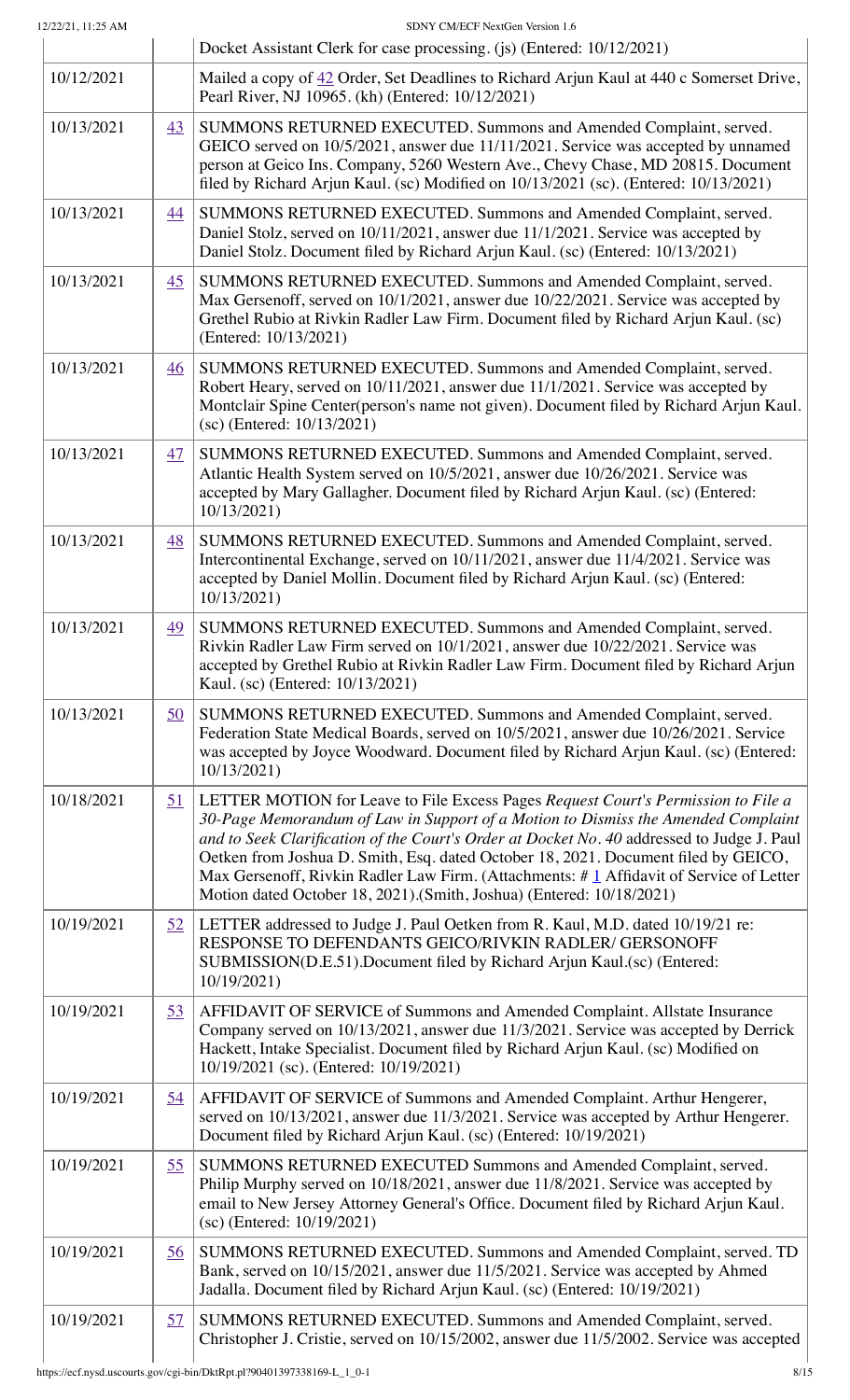|            |           | by Michele Brown o/b/o Christopher Cristie Law Firm. Document filed by Richard Arjun<br>Kaul. (sc) (Entered: 10/19/2021)                                                                                                                                                                                                                                                                                                                                                                                                                                                                                                                                                                                                                                            |  |  |
|------------|-----------|---------------------------------------------------------------------------------------------------------------------------------------------------------------------------------------------------------------------------------------------------------------------------------------------------------------------------------------------------------------------------------------------------------------------------------------------------------------------------------------------------------------------------------------------------------------------------------------------------------------------------------------------------------------------------------------------------------------------------------------------------------------------|--|--|
| 10/20/2021 | 58        | ORDER granting 51 Letter Motion for Leave to File Excess Pages. Defendants<br>Government Employees Insurance Company s/h/a GEICO, Rivkin Radler LLP s/h/a<br>Rivkin Radler Law Firm, and Max Gershenoff s/h/a Max Gersenoff are granted leave to<br>file a 30-page memorandum of law in support of a motion to dismiss the amended<br>complaint. Defendant Rivkin Radler LLP is also granted leave to respond to the amended<br>complaint on or before November 11, 2021. The Clerk of Court is directed to close<br>Docket Number 51 and to mail a copy of this order to the pro se plaintiffs in this matter.<br>SO ORDERED. (Signed by Judge J. Paul Oetken on 10/20/2021) (vfr) Transmission to<br>Docket Assistant Clerk for processing. (Entered: 10/20/2021) |  |  |
| 10/20/2021 |           | Set/Reset Deadlines: Rivkin Radler Law Firm answer due 11/11/2021. (vfr) (Entered:<br>10/20/2021)                                                                                                                                                                                                                                                                                                                                                                                                                                                                                                                                                                                                                                                                   |  |  |
| 10/20/2021 |           | Mailed a copy of 58 Order on Motion for Leave to File Excess Pages to Answer to<br>Richard Arjun Kaul at 440 c Somerset Drive, Pearl River, NJ 10965; and to David Basch<br>at 90 S Sparta Ave., Sparta, NJ 07871. (kh) (Entered: 10/20/2021)                                                                                                                                                                                                                                                                                                                                                                                                                                                                                                                       |  |  |
| 10/22/2021 | <u>59</u> | AFFIDAVIT OF SERVICE of Summons and Complaint. Gurbir Grewal, served on<br>10/19/2021, answer due 11/9/2021. Service was accepted by Travis Alvarado, Mailroom<br>Clerk, U.S. Securities & Exchange Commission, Washington, D.C. Document filed by<br>Richard Arjun Kaul. (sc) (Entered: 10/22/2021)                                                                                                                                                                                                                                                                                                                                                                                                                                                                |  |  |
| 10/22/2021 | <u>60</u> | FILING ERROR - DEFICIENT DOCKET ENTRY - MOTION to Dismiss Plaintiffs'<br>Amended Complaint for Improper Venue. Document filed by Allstate Insurance Company.<br>(Attachments: #1 MEMORANDUM OF LAW IN SUPPORT OF DEFENDANT<br>ALLSTATE INSURANCE COMPANYS MOTION TO DISMISS PLAINTIFFS<br>AMENDED COMPLAINT FOR IMPROPER VENUE, $\# 2$ Text of Proposed Order, $\# 3$<br>Certificate of Service).(D'Aloia, David) Modified on 11/10/2021 (kj). (Entered:<br>10/22/2021)                                                                                                                                                                                                                                                                                             |  |  |
| 10/22/2021 | <u>61</u> | FILING ERROR - DEFICIENT DOCKET ENTRY - MOTION to Dismiss Plaintiffs'<br>Amended Complaint For Failure to State A Claim. Document filed by Allstate Insurance<br>Company. (Attachments: #1 MEMORANDUM OF LAW IN SUPPORT OF<br>DEFENDANT ALLSTATE INSURANCE COMPANYS MOTION TO DISMISS<br>PLAINTIFFS AMENDED COMPLAINT FOR FAILURE TO STATE A CLAIM, #2<br>Text of Proposed Order, # 3 Certificate of Service).(D'Aloia, David) Modified on<br>11/10/2021 (kj). (Entered: 10/22/2021)                                                                                                                                                                                                                                                                                |  |  |
| 10/22/2021 |           | <b>***NOTICE TO ATTORNEY TO RE-FILE DOCUMENT - DEFICIENT DOCKET</b><br><b>ENTRY ERROR. Notice to Attorney David D'Aloia to RE-FILE Document 60</b><br><b>MOTION</b> to Dismiss Plaintiffs' Amended Complaint for Improper Venue., 61<br><b>MOTION</b> to Dismiss Plaintiffs' Amended Complaint For Failure to State A Claim<br><b>ERROR(S):Supporting documents must be filed separately. Memorandum of Law in</b><br><b>Support of Motion can be located under: Motions and Related Filings - Replies,</b><br><b>Opposition and Supporting Documents. Only the Text of Proposed Order and</b><br>Certificate of Service may be attached to the Motion. (kj) (Entered: 11/10/2021)                                                                                  |  |  |
| 10/25/2021 | 62        | NOTICE OF APPEARANCE by Peter Janovsky on behalf of TD Bank. (Janovsky, Peter)<br>(Entered: 10/25/2021)                                                                                                                                                                                                                                                                                                                                                                                                                                                                                                                                                                                                                                                             |  |  |
| 10/25/2021 | 63        | <b>CONSENT LETTER MOTION for Extension of Time to File Answer or otherwise</b><br>respond to plaintiffs' amended complaint from November 1, 2021 to November 11, 2021<br>addressed to Judge J. Paul Oetken from William T. Marshall, Jr. dated October 25, 2021.<br>Document filed by TD Bank(Marshall, William) (Entered: 10/25/2021)                                                                                                                                                                                                                                                                                                                                                                                                                              |  |  |
| 10/25/2021 | <u>64</u> | NOTICE OF APPEARANCE by Paul Edwin Dwyer, Jr on behalf of Christopher J.<br>Cristie(Dwyer, Paul) (Entered: 10/25/2021)                                                                                                                                                                                                                                                                                                                                                                                                                                                                                                                                                                                                                                              |  |  |
| 10/25/2021 | 65        | NOTICE OF APPEARANCE by Paul Edwin Dwyer, Jr on behalf of Philip Murphy<br>(Dwyer, Paul) (Entered: 10/25/2021)                                                                                                                                                                                                                                                                                                                                                                                                                                                                                                                                                                                                                                                      |  |  |
| 10/25/2021 | <u>66</u> | FIRST LETTER MOTION for Extension of Time to File Answer to Plaintiffs' Amended<br>Complaint addressed to Judge J. Paul Oetken from Paul E. Dwyer, Esquire (#4217832)<br>dated October 22, 2021. Document filed by Christopher J. Cristie, Gurbir Grewal, Philip<br>Murphy. (Attachments: $\# \mathbf{1}$ Exhibit A).(Dwyer, Paul) (Entered: 10/25/2021)                                                                                                                                                                                                                                                                                                                                                                                                            |  |  |
| 10/25/2021 | <u>67</u> | NOTICE OF APPEARANCE by Paul Edwin Dwyer, Jr on behalf of Gurbir Grewal<br>(Dwyer, Paul) (Entered: 10/25/2021)                                                                                                                                                                                                                                                                                                                                                                                                                                                                                                                                                                                                                                                      |  |  |
| 10/26/2021 | 68        | RULE 7.1 CORPORATE DISCLOSURE STATEMENT. No Corporate Parent. Document<br>filed by Federation State Medical Boards(Brown, Jay) (Entered: 10/26/2021)                                                                                                                                                                                                                                                                                                                                                                                                                                                                                                                                                                                                                |  |  |
| 10/26/2021 | 69        | MOTION to Dismiss Amended Complaint., MOTION for Permanent Injunction.                                                                                                                                                                                                                                                                                                                                                                                                                                                                                                                                                                                                                                                                                              |  |  |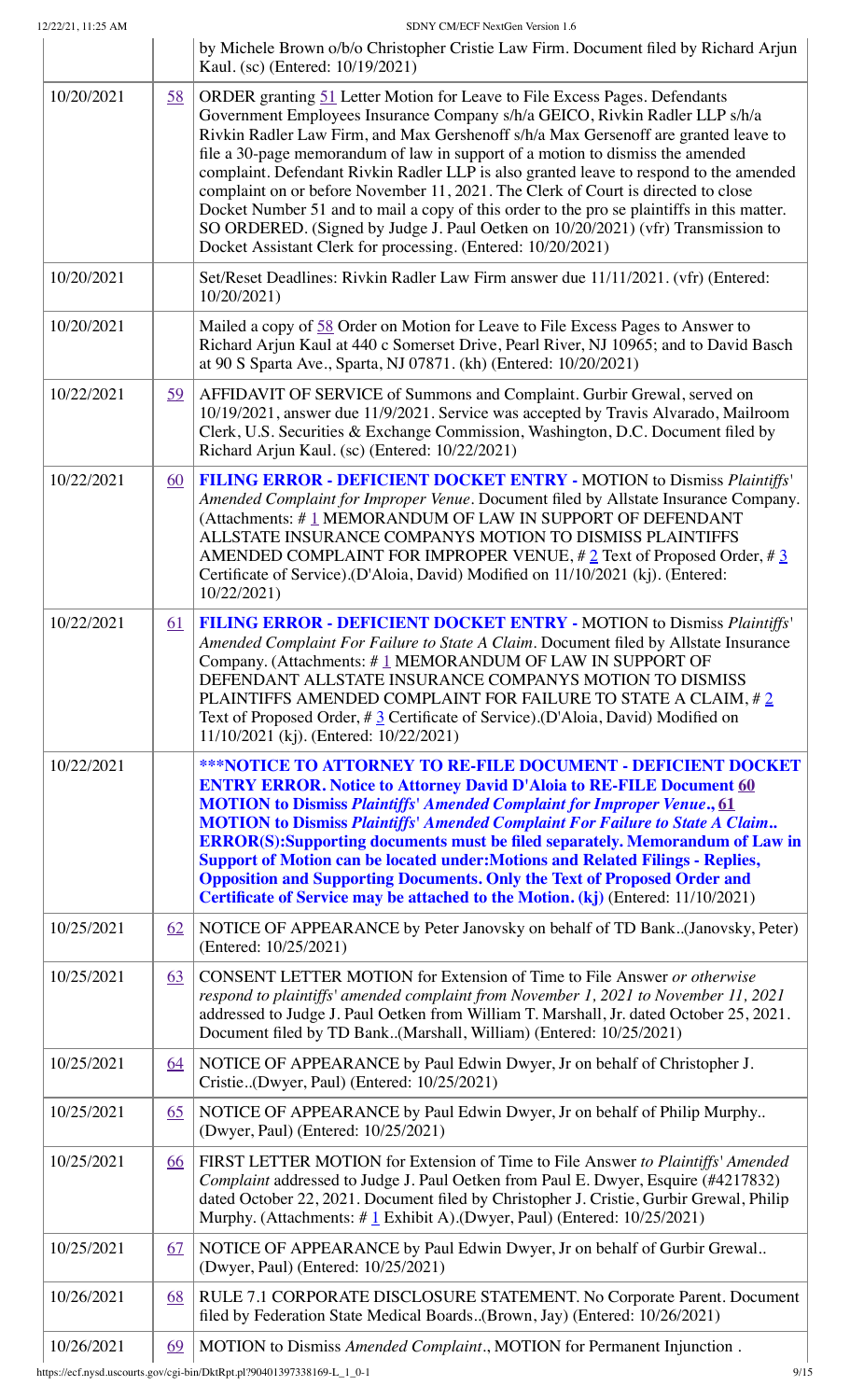|            |                 | Document filed by Federation State Medical Boards, Arthur Hengerer(Brown, Jay)<br>(Entered: 10/26/2021)                                                                                                                                                                                                                                                                                                                                                                                                                                                                                                                                                                                                                                                                                                                                                                                                                               |  |  |
|------------|-----------------|---------------------------------------------------------------------------------------------------------------------------------------------------------------------------------------------------------------------------------------------------------------------------------------------------------------------------------------------------------------------------------------------------------------------------------------------------------------------------------------------------------------------------------------------------------------------------------------------------------------------------------------------------------------------------------------------------------------------------------------------------------------------------------------------------------------------------------------------------------------------------------------------------------------------------------------|--|--|
| 10/26/2021 | <u>70</u>       | MEMORANDUM OF LAW in Support re: 69 MOTION to Dismiss Amended Complaint.<br>MOTION for Permanent Injunction Document filed by Federation State Medical<br>Boards, Arthur Hengerer(Brown, Jay) (Entered: 10/26/2021)                                                                                                                                                                                                                                                                                                                                                                                                                                                                                                                                                                                                                                                                                                                   |  |  |
| 10/26/2021 | 71              | DECLARATION of Jay Ward Brown in Support re: 69 MOTION to Dismiss Amended<br>Complaint. MOTION for Permanent Injunction  Document filed by Federation State<br>Medical Boards, Arthur Hengerer. (Attachments: # $1$ Exhibit 1, # $2$ Exhibit 2A, # $3$<br>Exhibit 2B, # $4$ Exhibit 2C, # $5$ Exhibit 3).(Brown, Jay) (Entered: 10/26/2021)                                                                                                                                                                                                                                                                                                                                                                                                                                                                                                                                                                                           |  |  |
| 10/26/2021 | $\overline{12}$ | CERTIFICATE OF SERVICE of Corporate Disclosure, Notice of Motion to Dismiss and<br>for Permanent Injunction, Supporting Memorandum of Law, Brown Declaration with<br>Exhibits 1-3 served on Richard Arjun Kaul and David Basch on 10/26/2021. Service was<br>made by MAIL. Document filed by Federation State Medical Boards, Arthur Hengerer<br>(Brown, Jay) (Entered: 10/26/2021)                                                                                                                                                                                                                                                                                                                                                                                                                                                                                                                                                   |  |  |
| 10/27/2021 | $\overline{23}$ | RULE 7.1 CORPORATE DISCLOSURE STATEMENT. Identifying Corporate Parent<br>GEICO Corporation, Other Affiliate Berkshire Hathaway, Inc. for GEICO. Document<br>filed by GEICO. (Attachments: $\#$ 1 Affidavit of Service via Mail).(Smith, Joshua)<br>(Entered: 10/27/2021)                                                                                                                                                                                                                                                                                                                                                                                                                                                                                                                                                                                                                                                              |  |  |
| 10/27/2021 | <u>74</u>       | RULE 7.1 CORPORATE DISCLOSURE STATEMENT. No Corporate Parent. Document<br>filed by Rivkin Radler Law Firm. (Attachments: $\# \underline{1}$ Affidavit of Service via Mail).<br>(Smith, Joshua) (Entered: 10/27/2021)                                                                                                                                                                                                                                                                                                                                                                                                                                                                                                                                                                                                                                                                                                                  |  |  |
| 10/27/2021 | 75              | FILING ERROR - DEFICIENT DOCKET ENTRY - MOTION to Dismiss and for an<br>Injunction Pursuant to the All Writs Act. Document filed by GEICO, Max Gersenoff,<br>Rivkin Radler Law Firm. Responses due by $11/24/2021$ (Attachments: #1 Memorandum<br>of Law in Support of Motion to Dismiss the Amended Complaint and for an Injunction<br>Pursuant to the All Writs Act).(Smith, Joshua) Modified on 11/15/2021 (kj). Modified on<br>11/15/2021 (kj). (Entered: 10/27/2021)                                                                                                                                                                                                                                                                                                                                                                                                                                                             |  |  |
| 10/27/2021 | <u>76</u>       | AFFIDAVIT OF SERVICE of Notice of Motion to Dismiss and for an Injunction<br>Pursuant to All Writs Act with Memorandum of Law in Support served on Richard Kaul<br>and David Basch on 10/27/2021. Service was made by Mail. Document filed by GEICO,<br>Max Gersenoff, Rivkin Radler Law Firm(Smith, Joshua) (Entered: 10/27/2021)                                                                                                                                                                                                                                                                                                                                                                                                                                                                                                                                                                                                    |  |  |
| 10/27/2021 |                 | <b>***NOTICE TO ATTORNEY TO RE-FILE DOCUMENT - DEFICIENT DOCKET</b><br><b>ENTRY ERROR. Notice to Attorney Joshua Smith to RE-FILE Document 75</b><br><b>MOTION</b> to Dismiss and for an Injunction Pursuant to the All Writs Act<br><b>ERROR(S): Supporting Documents are filed separately, each receiving their own</b><br>document #. (Supporting Documents are found under the Event Type - Replies,<br><b>Opposition and Supporting Documents. (kj) (Entered: 11/15/2021)</b>                                                                                                                                                                                                                                                                                                                                                                                                                                                    |  |  |
| 10/28/2021 | <u>77</u>       | OPPOSITION(Response) TO DEFENDANT ALLSTATE'S MOTION TO DISMISS<br>PLAINTIFFS' AMENDED COMPLAINT FOR IMPROPER VENUE, re: 69 MOTION<br>to Dismiss Amended Complaint. MOTION for Permanent Injunction . Document filed by<br>David Basch, Richard Arjun Kaul(sc) (Entered: 11/01/2021)                                                                                                                                                                                                                                                                                                                                                                                                                                                                                                                                                                                                                                                   |  |  |
| 11/01/2021 | <u>78</u>       | ORDER granting 63 Letter Motion for Extension of Time to Answer re 63 CONSENT<br>LETTER MOTION for Extension of Time to File Answer or otherwise respond to<br>plaintiffs' amended complaint from November 1, 2021 to November 11, 2021 addressed to<br>Judge J. Paul Oetken from William T. Marshall, Jr. dated October 25. The letter motion at<br>Docket Number 63 is granted. Defendant TD Banks time to answer, move, or otherwise<br>respond to the Amended Complaint is extended to November 11, 2021. The Clerk of<br>Court is directed to mail a copy of this order to the pro se plaintiffs in this matter. So<br>Ordered. TD Bank answer due 11/11/2021. (Signed by Judge J. Paul Oetken on<br>11/1/2021) (js) Transmission to Docket Assistant Clerk for processing. (Entered:<br>11/01/2021)                                                                                                                             |  |  |
| 11/01/2021 | <u>79</u>       | ORDER granting 66 Letter Motion for Extension of Time to Answer re 66 FIRST<br>LETTER MOTION for Extension of Time to File Answer to Plaintiffs' Amended<br>Complaint addressed to Judge J. Paul Oetken from Paul E. Dwyer, Esquire (#4217832)<br>dated October 22, 2021. The letter motion at Docket Number 66 is granted. Defendants<br>Christopher J. Christie, Phillip D. Murphy, and Gurbir S. Grewal shall answer, move, or<br>otherwise respond to the Amended Complaint on or before December 5, 2021. The Clerk<br>of Court is directed to terminate Docket Number 66 and to mail a copy of this order to the<br>pro se plaintiffs in this matter. So Ordered. Christopher J. Cristie answer due 12/5/2021;<br>Gurbir Grewal answer due 12/5/2021; Philip Murphy answer due 12/5/2021. (Signed by<br>Judge J. Paul Oetken on 11/1/2021) (js) Transmission to Docket Assistant Clerk for<br>processing. (Entered: 11/01/2021) |  |  |
| 11/01/2021 | 80              | OPPOSITION(Affirmation) TO DEFENDANT ALLSTATE'S MOTION TO DISMISS                                                                                                                                                                                                                                                                                                                                                                                                                                                                                                                                                                                                                                                                                                                                                                                                                                                                     |  |  |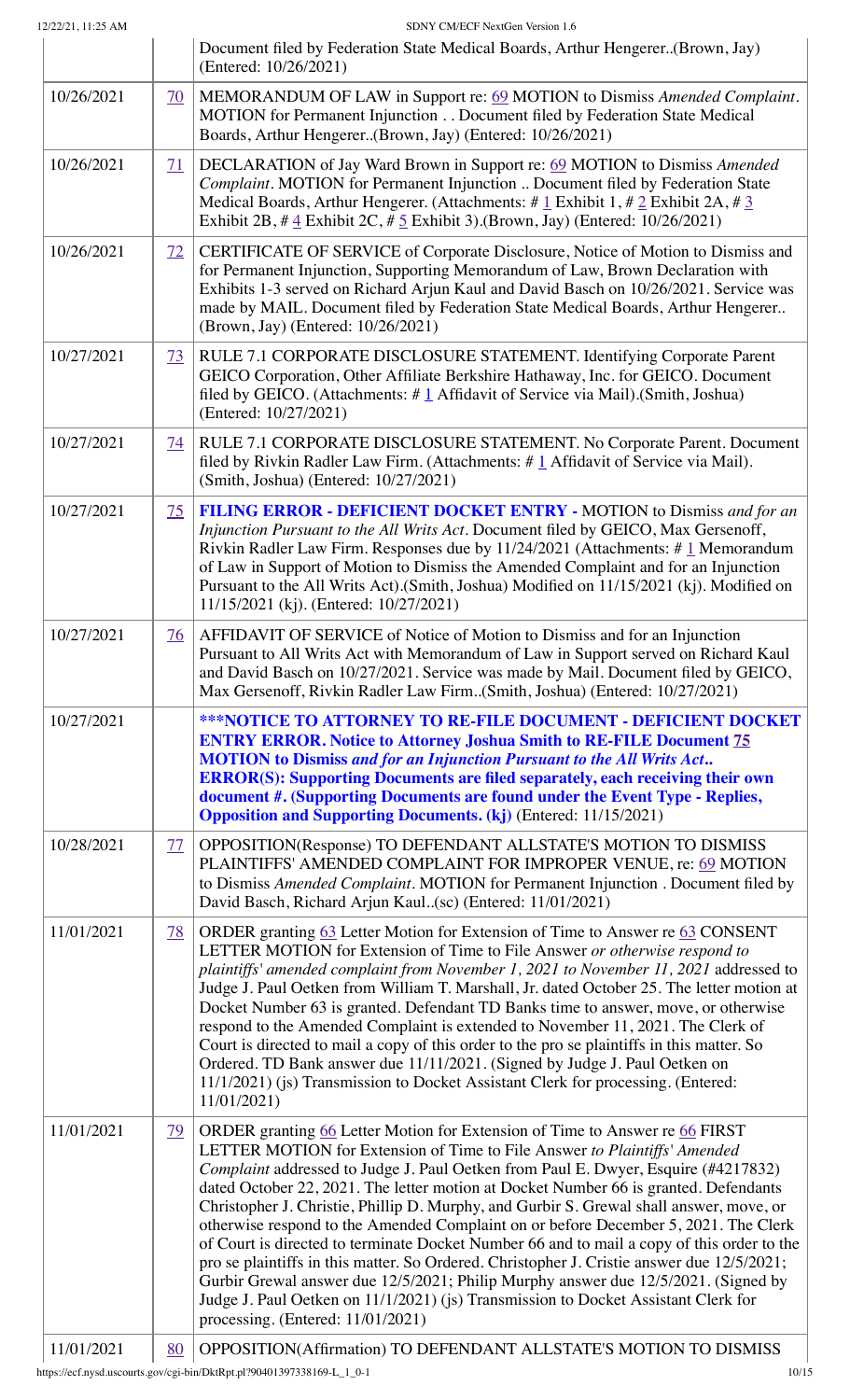|            |    | PLAINTIFFS' AMENDED COMPLAINT FOR IMPROPER VENUE, re: 60 MOTION<br>to Dismiss Plaintiffs' Amended Complaint for Improper Venue. Document filed by David<br>Basch, Richard Arjun Kaul. (sc) (Entered: 11/01/2021)                                                                                                                                                                                                                |  |  |
|------------|----|---------------------------------------------------------------------------------------------------------------------------------------------------------------------------------------------------------------------------------------------------------------------------------------------------------------------------------------------------------------------------------------------------------------------------------|--|--|
| 11/01/2021 |    | Mailed a copy of 79 Order on Motion for Extension of Time to Answer, 78 Order on<br>Motion for Extension of Time to Answer to Richard Arjun Kaul at 440 c Somerset Drive,<br>Pearl River, NJ 10965; and to David Basch at 90 S Sparta Ave., Sparta, NJ 07871. (kh)<br>(Entered: 11/01/2021)                                                                                                                                     |  |  |
| 11/01/2021 | 81 | OPPOSITION(Affirmation)TO DEFENDANT ALLSTATE'S MOTION TO DISMISS<br>PLAINTIFFS' AMENDED COMPLAINT 12(b)(6) & RULE 8, re: 61 MOTION to<br>Dismiss Plaintiffs' Amended Complaint For Failure to State A Claim. Document filed by<br>David Basch, Richard Arjun Kaul. (sc) (Entered: 11/01/2021)                                                                                                                                   |  |  |
| 11/04/2021 | 82 | MOTION to Dismiss and for Permanent Injunction. Document filed by Intercontinental<br>Exchange(Friedman, Stuart) (Entered: 11/04/2021)                                                                                                                                                                                                                                                                                          |  |  |
| 11/04/2021 | 83 | MEMORANDUM OF LAW in Support re: 82 MOTION to Dismiss and for Permanent<br>Injunction. . Document filed by Intercontinental Exchange(Friedman, Stuart) (Entered:<br>11/04/2021)                                                                                                                                                                                                                                                 |  |  |
| 11/04/2021 | 84 | RULE 7.1 CORPORATE DISCLOSURE STATEMENT. No Corporate Parent. Document<br>filed by Intercontinental Exchange(Friedman, Stuart) (Entered: 11/04/2021)                                                                                                                                                                                                                                                                            |  |  |
| 11/04/2021 | 85 | AFFIDAVIT OF SERVICE of Notice of Motion, Memorandum of Law and Corporate<br>Disclosure Statement served on Richard Kaul and David Basch on November 4, 2021.<br>Service was made by Mail. Document filed by Intercontinental Exchange(Friedman,<br>Stuart) (Entered: 11/04/2021)                                                                                                                                               |  |  |
| 11/05/2021 | 86 | RULE 7.1 CORPORATE DISCLOSURE STATEMENT. Identifying Corporate Parent<br>Allstate Insurance Holdings, LLC, Corporate Parent The Allstate Corporation for Allstate<br>Insurance Company. Document filed by Allstate Insurance Company(D'Aloia, David)<br>(Entered: 11/05/2021)                                                                                                                                                   |  |  |
| 11/05/2021 | 87 | FILING ERROR - DEFICIENT DOCKET ENTRY - REPLY MEMORANDUM OF<br>LAW in Support re: 60 MOTION to Dismiss Plaintiffs' Amended Complaint for Improper<br>Venue. . Document filed by Allstate Insurance Company. (Attachments: $\# \mathbf{1}$ Certificate of<br>Service).(D'Aloia, David) Modified on 11/15/2021 (kj). (Entered: 11/05/2021)                                                                                        |  |  |
| 11/08/2021 | 88 | <b>FILING ERROR - DEFICIENT DOCKET ENTRY - REPLY MEMORANDUM OF</b><br>LAW in Support re: 61 MOTION to Dismiss Plaintiffs' Amended Complaint For Failure<br>to State A Claim. . Document filed by Allstate Insurance Company. (Attachments: $\#\underline{1}$<br>Certificate of Service).(D'Aloia, David) Modified on 11/15/2021 (kj). (Entered:<br>11/08/2021)                                                                  |  |  |
| 11/10/2021 | 89 | OPPOSITION(Affirmation)TO DEFENDANTS' FEDERATION STATE MEDICAL<br>BOARDS, ARTHUR HENGERER MD MOTION TO DISMISS PLAINTIFFS'<br>AMENDED COMPLAINT 12(b)(6) & RULE 8 re: 61 MOTION to Dismiss <i>Plaintiffs</i> '<br>Amended Complaint For Failure to State A Claim. Document filed by David Basch,<br>Richard Arjun Kaul. (sc) (Entered: 11/10/2021)                                                                              |  |  |
| 11/10/2021 | 90 | FILING ERROR - DEFICIENT DOCKET ENTRY - MOTION for a filing injunction<br>. Document filed by Allstate Insurance Company. (Attachments: $\#$ 1 Memorandum of<br>Law In Support Of Allstate Insurance Company's Motion For A Filing Injunction, $\#\, 2$<br>Text of Proposed Order, # 3 Certificate of Service).(D'Aloia, David) Modified on<br>11/15/2021 (kj). (Entered: 11/10/2021)                                           |  |  |
| 11/10/2021 |    | <b>***NOTICE TO ATTORNEY TO RE-FILE DOCUMENT - DEFICIENT DOCKET</b><br><b>ENTRY ERROR. Notice to Attorney David D'Aloia to RE-FILE Document 90</b><br><b>MOTION</b> for a filing injunction  ERROR(S): Supporting Documents are filed<br>separately, each receiving their own document #. (Supporting Documents are found<br>under the Event Type - Replies, Opposition and Supporting Documents. (kj)<br>(Entered: 11/15/2021) |  |  |
| 11/11/2021 | 91 | MOTION to Dismiss Plaintiffs' Amended Complaint for Improper Venue Document filed<br>by Allstate Insurance Company. (Attachments: $\# \underline{1}$ Text of Proposed Order, $\# \underline{2}$ Certificate<br>of Service).(D'Aloia, David) (Entered: 11/11/2021)                                                                                                                                                               |  |  |
| 11/11/2021 | 92 | MEMORANDUM OF LAW in Support re: 91 MOTION to Dismiss Plaintiffs' Amended<br>Complaint for Improper Venue Document filed by Allstate Insurance Company<br>(D'Aloia, David) (Entered: 11/11/2021)                                                                                                                                                                                                                                |  |  |
| 11/11/2021 | 93 | MOTION to Dismiss Plaintiffs' Amended Complaint For Failure to State A Claim.<br>Document filed by Allstate Insurance Company. (Attachments: #1 Text of Proposed<br>Order, #2 Certificate of Service).(D'Aloia, David) (Entered: 11/11/2021)                                                                                                                                                                                    |  |  |

I

I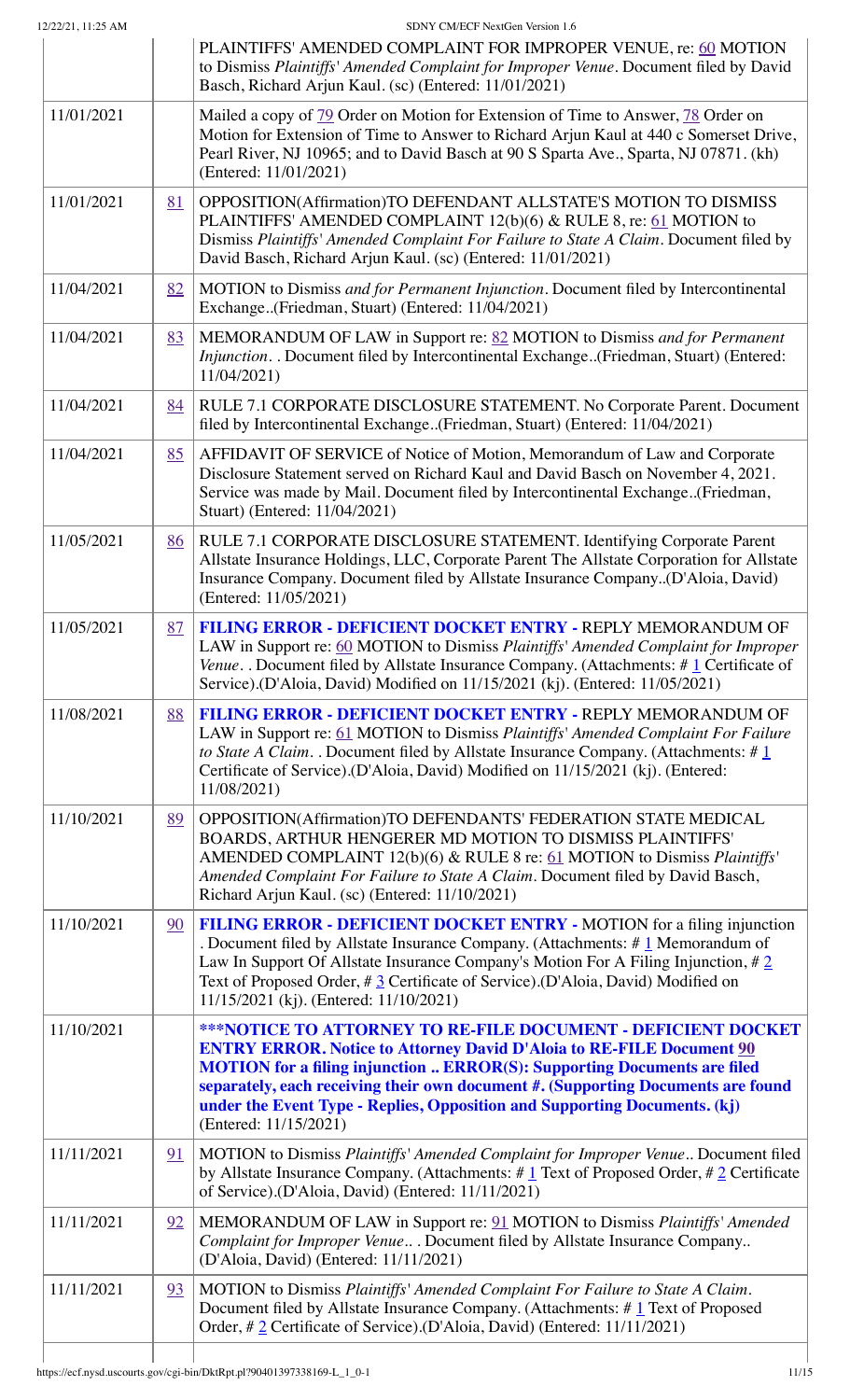| 12/22/21, 11:25 AM |            | SDNY CM/ECF NextGen Version 1.6                                                                                                                                                                                                                                                                                                                                                                                                                 |  |  |
|--------------------|------------|-------------------------------------------------------------------------------------------------------------------------------------------------------------------------------------------------------------------------------------------------------------------------------------------------------------------------------------------------------------------------------------------------------------------------------------------------|--|--|
| 11/11/2021         | 94         | MEMORANDUM OF LAW in Support re: 93 MOTION to Dismiss Plaintiffs' Amended<br>Complaint For Failure to State A Claim. . Document filed by Allstate Insurance<br>Company(D'Aloia, David) (Entered: 11/11/2021)                                                                                                                                                                                                                                    |  |  |
| 11/11/2021         | 95         | MOTION to Dismiss and for filing injunction. Document filed by TD Bank.<br>(Attachments: $\# \mathbf{1}$ Certificate of service).(Marshall, William) (Entered: 11/11/2021)                                                                                                                                                                                                                                                                      |  |  |
| 11/11/2021         | 96         | DECLARATION of William T. Marshall, Jr. in Support re: 95 MOTION to Dismiss and<br>for filing injunction Document filed by TD Bank. (Attachments: $\# \mathbf{1}$ Exh. 1 Declaration<br>of William T. Marshall, Jr. from 2016 action with exhibits, $\# 2$ Exh. 2 Proofs of claim, $\# 3$<br>Exh. 3 Stipulation and consent order authorizing use of cash collateral).(Marshall,<br>William) (Entered: 11/11/2021)                              |  |  |
| 11/11/2021         | 97         | MEMORANDUM OF LAW in Support re: 95 MOTION to Dismiss and for filing<br>injunction. . Document filed by TD Bank(Marshall, William) (Entered: 11/11/2021)                                                                                                                                                                                                                                                                                        |  |  |
| 11/12/2021         | 98         | REPLY MEMORANDUM OF LAW in Support re: 69 MOTION to Dismiss Amended<br>Complaint. MOTION for Permanent Injunction Document filed by Federation State<br>Medical Boards, Arthur Hengerer(Brown, Jay) (Entered: 11/12/2021)                                                                                                                                                                                                                       |  |  |
| 11/12/2021         | 99         | CERTIFICATE OF SERVICE of Reply in Support of Motion to Dismiss and Motion for<br>Permanent Injunction by Defendants Federation of State Medical Boards and Arthur<br>Hengerer, served on Richard Arjun Kaul and David Basch on 11/12/2021. Service was<br>made by MAIL. Document filed by Federation State Medical Boards, Arthur Hengerer<br>(Brown, Jay) (Entered: 11/12/2021)                                                               |  |  |
| 11/15/2021         | <u>100</u> | MOTION to Dismiss and for an Injunction Pursuant to All Writs Act. Document filed by<br>GEICO, Max Gersenoff, Rivkin Radler Law Firm. Responses due by 11/24/2021.(Smith,<br>Joshua) (Entered: 11/15/2021)                                                                                                                                                                                                                                      |  |  |
| 11/15/2021         | <u>101</u> | MEMORANDUM OF LAW in Support re: 100 MOTION to Dismiss and for an<br>Injunction Pursuant to All Writs Act. Defendants' Government Employees Insurance Co.,<br>Rivkin Radler LLP, and Max Gershenoff's Memorandum of Law in Support of Motion to<br>Dismiss the Amended Complaint and for an Injunction Pursuant to the All Writs Act.<br>Document filed by GEICO, Max Gersenoff, Rivkin Radler Law Firm(Smith, Joshua)<br>(Entered: 11/15/2021) |  |  |
| 11/15/2021         | <u>102</u> | AFFIDAVIT OF SERVICE of Notice of Motion to Dismiss and for an Injunction<br>Pursuant to All Writs Act with Memorandum of Law in Support served on Richard Kaul<br>and David Basch on 10/27/2021. Service was made by Mail. Document filed by GEICO,<br>Max Gersenoff, Rivkin Radler Law Firm(Smith, Joshua) (Entered: 11/15/2021)                                                                                                              |  |  |
| 11/15/2021         | <u>103</u> | MOTION for a Filing Injunction . Document filed by Allstate Insurance Company.<br>(Attachments: # $1$ Text of Proposed Order, # $2$ Certificate of Service).(D'Aloia, David)<br>(Entered: 11/15/2021)                                                                                                                                                                                                                                           |  |  |
| 11/15/2021         | 104        | MEMORANDUM OF LAW in Support re: 103 MOTION for a Filing Injunction<br>Document filed by Allstate Insurance Company(D'Aloia, David) (Entered: 11/15/2021)                                                                                                                                                                                                                                                                                       |  |  |
| 11/17/2021         | 105        | OPPOSITION(Response) TO DEFENDANTS' GEICO/RIVKIN<br>RADLER/GERSENOFF MOTION TO DISMISS/INJUNCTION, re: 100 MOTION to<br>Dismiss and for an Injunction Pursuant to All Writs Act. Document filed by David Basch,<br>Richard Arjun Kaul. (sc) (Entered: 11/18/2021)                                                                                                                                                                               |  |  |
| 11/22/2021         | <u>106</u> | OPPOSITION(Response)TO DEFENDANT INTERCONTINENTAL EXCHANGE<br>MOTION TO DISMISS/INJUNCTION, re: 82 MOTION to Dismiss and for Permanent<br>Injunction. Document filed by David Basch, Richard Arjun Kaul. (sc) (Entered:<br>11/22/2021)                                                                                                                                                                                                          |  |  |
| 11/29/2021         | <u>107</u> | NOTICE OF APPEARANCE by Edward George Sponzilli on behalf of Robert Heary<br>(Sponzilli, Edward) (Entered: 11/29/2021)                                                                                                                                                                                                                                                                                                                          |  |  |
| 11/29/2021         | 108        | SUMMONS RETURNED EXECUTED. Summons and Complaint, served. Robert Heary,<br>served on 9/8/2021, answer due 9/29/2021. Service was accepted by Robert Heary.<br>Service was made by Mail. Document filed by Richard Arjun Kaul. (sc) (Entered:<br>11/29/2021)                                                                                                                                                                                     |  |  |
| 11/29/2021         | <u>109</u> | SUMMONS RETURNED EXECUTED. Summons and Complaint, served. Daniel Stolz,<br>served on 9/2/2021, answer due 9/23/2021. Service was accepted by Daniel Stolz.<br>Document filed by Richard Arjun Kaul. (sc) (Entered: 11/29/2021)                                                                                                                                                                                                                  |  |  |
| 11/29/2021         | <u>110</u> | OPPOSITION(Response) TO DEFENDANT TD BANK, NA MOTION TO<br>DISMISS/INJUNCTION, re: 95 MOTION to Dismiss and for filing injunction.<br>Document filed by David Basch, Richard Arjun Kaul. (sc) (Entered: 11/29/2021)                                                                                                                                                                                                                             |  |  |
| 11/29/2021         | 111        | DECLARATION & REQUEST FOR CERTIFICATE OF DEFAULT AGAINST<br>DEFENDANT ROBERT HEARY. Document filed by David Basch, Richard Arjun Kaul.                                                                                                                                                                                                                                                                                                          |  |  |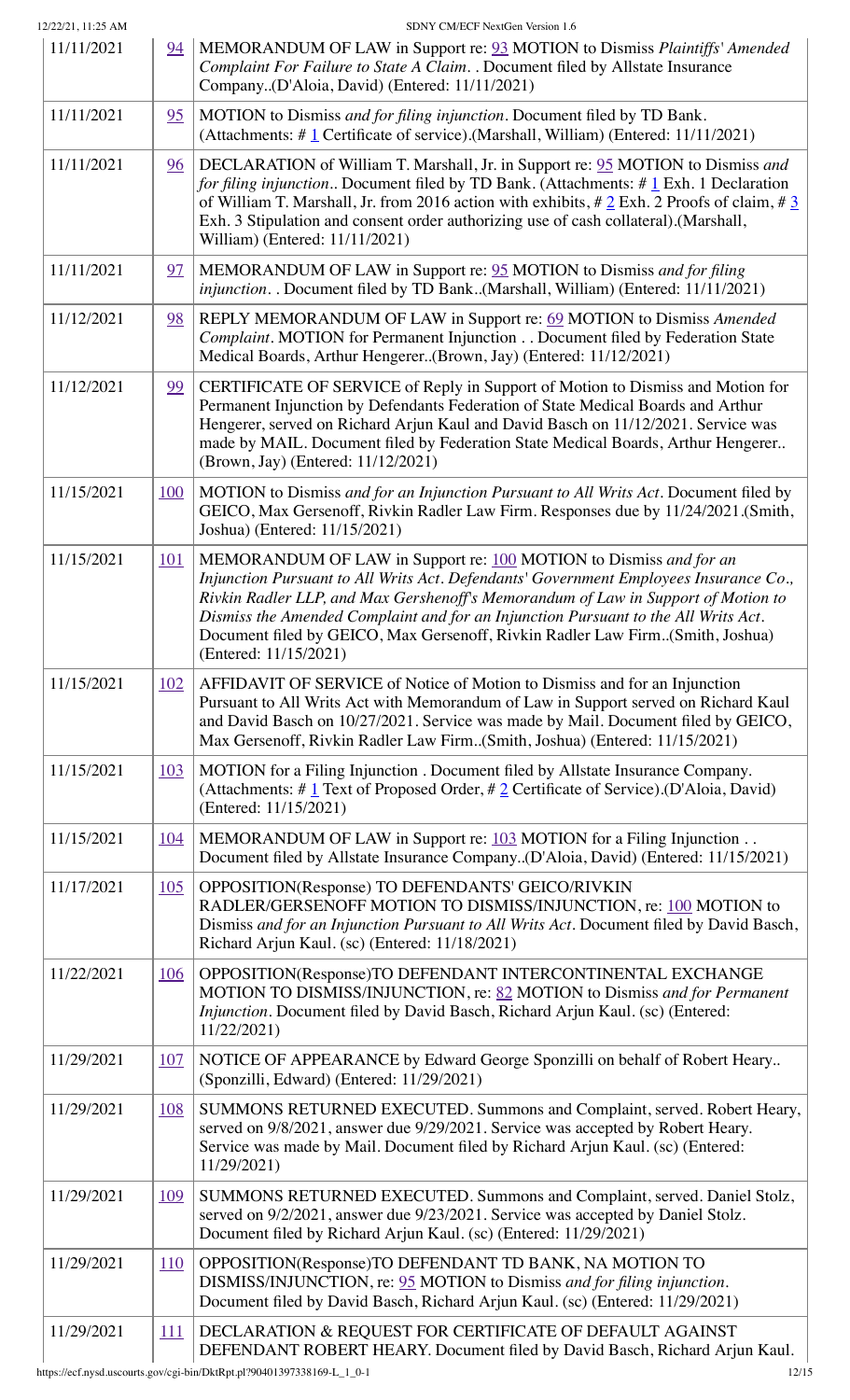| 12/22/21, 11:25 AM |            | SDNY CM/ECF NextGen Version 1.6                                                                                                                                                                                                                                                                                                                                                                                                                                                                                                                                                                                                                                                                                                                                                        |  |  |  |
|--------------------|------------|----------------------------------------------------------------------------------------------------------------------------------------------------------------------------------------------------------------------------------------------------------------------------------------------------------------------------------------------------------------------------------------------------------------------------------------------------------------------------------------------------------------------------------------------------------------------------------------------------------------------------------------------------------------------------------------------------------------------------------------------------------------------------------------|--|--|--|
|                    |            | (sc) (Main Document 111 replaced on 12/20/2021) (sc). (Entered: 11/29/2021)                                                                                                                                                                                                                                                                                                                                                                                                                                                                                                                                                                                                                                                                                                            |  |  |  |
| 11/29/2021         | <u>112</u> | DECLARATION & REQUEST FOR CERTIFICATE OF DEFAULT AGAINST<br>DANIEL STOLZ, ESQ. Document filed by David Basch, Richard Arjun Kaul. (sc)<br>(Entered: 11/29/2021)                                                                                                                                                                                                                                                                                                                                                                                                                                                                                                                                                                                                                        |  |  |  |
| 11/29/2021         | 113        | DECLARATION & REQUEST FOR CERTIFICATE OF DEFAULT AGAINST<br>DEFENDANT ATLANTIC HEALTH SYSTEM. Document filed by David Basch,<br>Richard Arjun Kaul. (sc) (Entered: 11/29/2021)                                                                                                                                                                                                                                                                                                                                                                                                                                                                                                                                                                                                         |  |  |  |
| 11/29/2021         | <u>114</u> | AFFIDAVIT of Richard A. Kaul, MD IN SUPPORT OF REQUEST FOR CERTIFICATE<br>OF DEFAULT AGAINST DEFENDANT ROBERT HEARY, re: 111 Remark. Document<br>filed by Richard Arjun Kaul. (sc) (Entered: 11/29/2021)                                                                                                                                                                                                                                                                                                                                                                                                                                                                                                                                                                               |  |  |  |
| 11/29/2021         | 115        | AFFIDAVIT of Richard A. Kaul, MD IN SUPPORT OF REQUEST FOR CERTIFICATE<br>OF DEFAULT AGAINST DEFENDANT DANIEL STOLZ, re: 112 Remark. Document<br>filed by Richard Arjun Kaul. (sc) (Entered: 11/29/2021)                                                                                                                                                                                                                                                                                                                                                                                                                                                                                                                                                                               |  |  |  |
| 11/29/2021         | <u>116</u> | AFFIDAVIT of Richard A. Kaul, MD IN SUPPORT OF REQUEST FOR CERTIFICATE<br>OF DEFAULT AGAINST DEFENDANT ATLANTIC HEALTH SYSTEM, re: 113<br>Remark. Document filed by Richard Arjun Kaul. (sc) (Entered: 11/29/2021)                                                                                                                                                                                                                                                                                                                                                                                                                                                                                                                                                                     |  |  |  |
| 11/29/2021         | <u>117</u> | MOTION to Dismiss . Document filed by Christopher J. Cristie, Gurbir Grewal, Philip<br>Murphy(Dwyer, Paul) (Entered: 11/29/2021)                                                                                                                                                                                                                                                                                                                                                                                                                                                                                                                                                                                                                                                       |  |  |  |
| 11/29/2021         | <u>118</u> | MEMORANDUM OF LAW in Support re: 117 MOTION to Dismiss Document filed<br>by Christopher J. Cristie, Gurbir Grewal, Philip Murphy(Dwyer, Paul) (Entered:<br>11/29/2021)                                                                                                                                                                                                                                                                                                                                                                                                                                                                                                                                                                                                                 |  |  |  |
| 11/29/2021         | <u>119</u> | REPLY MEMORANDUM OF LAW in Support re: 100 MOTION to Dismiss and for an<br>Injunction Pursuant to All Writs Act. Reply Memorandum of Law in further support of<br>Motion to Dismiss the Amended Complaint filed by pro se Plaintiffs Richard Arjun Kaul<br>and David Basch, M.D. and for an injunction pursuant to the All Writs Act. Document<br>filed by GEICO, Max Gersenoff, Rivkin Radler Law Firm(Levy, Barry) (Entered:<br>11/29/2021)                                                                                                                                                                                                                                                                                                                                          |  |  |  |
| 11/29/2021         | <u>120</u> | AFFIDAVIT OF SERVICE of Reply Memorandum of Law in further support of Motion<br>to Dismiss the Amended Complaint filed by pro se Plaintiffs Richard Arjun Kaul and<br>David Basch, M.D. and for an injunction pursuant to the All Writs Act served on Richard<br>Kaul and David Basch on November 29, 2021. Service was made by Mail. Document<br>filed by GEICO, Max Gersenoff, Rivkin Radler Law Firm(Levy, Barry) (Entered:<br>11/29/2021)                                                                                                                                                                                                                                                                                                                                          |  |  |  |
| 11/30/2021         | 121        | NOTICE OF APPEARANCE by Peter William Baldwin on behalf of Atlantic Health<br>System(Baldwin, Peter) (Entered: 11/30/2021)                                                                                                                                                                                                                                                                                                                                                                                                                                                                                                                                                                                                                                                             |  |  |  |
| 11/30/2021         | 122        | RULE 7.1 CORPORATE DISCLOSURE STATEMENT. No Corporate Parent. Document<br>filed by Atlantic Health System(Baldwin, Peter) (Entered: 11/30/2021)                                                                                                                                                                                                                                                                                                                                                                                                                                                                                                                                                                                                                                        |  |  |  |
| 11/30/2021         | 123        | CERTIFICATE OF SERVICE of Notice of Appearance & Corporate Disclosures served<br>on Richard Arjun Kaul, M.D. & David Basch, M.D. on 11/30/2021. Service was made by<br>Mail. Document filed by Atlantic Health System(Baldwin, Peter) (Entered: 11/30/2021)                                                                                                                                                                                                                                                                                                                                                                                                                                                                                                                            |  |  |  |
| 12/01/2021         | 124        | MOTION for Extension of Time to File Answer re: 14 Amended Complaint, Document<br>filed by Atlantic Health System(Baldwin, Peter) (Entered: 12/01/2021)                                                                                                                                                                                                                                                                                                                                                                                                                                                                                                                                                                                                                                |  |  |  |
| 12/01/2021         | 125        | MEMORANDUM OF LAW in Support re: 124 MOTION for Extension of Time to File<br>Answer re: 14 Amended Complaint, Document filed by Atlantic Health System<br>(Baldwin, Peter) (Entered: 12/01/2021)                                                                                                                                                                                                                                                                                                                                                                                                                                                                                                                                                                                       |  |  |  |
| 12/01/2021         | <u>126</u> | MOTION to Dismiss . Document filed by Atlantic Health System. Responses due by<br>12/15/2021.(Baldwin, Peter) (Entered: 12/01/2021)                                                                                                                                                                                                                                                                                                                                                                                                                                                                                                                                                                                                                                                    |  |  |  |
| 12/01/2021         | 127        | DECLARATION of Peter W. Baldwin in Support re: 126 MOTION to Dismiss<br>Document filed by Atlantic Health System. (Attachments: #1 Exhibit K1 Sua Sponte<br>Order, # 2 Exhibit K1Docket, # 3 Exhibit K1 Second Amended Complaint Excerpts, # $\frac{4}{3}$<br>Exhibit K1 Opinion dismissing K1 second amended complaint, $\# 5$ Exhibit K1 Order<br>regarding dismissal of K1 second amended complaint, $#6$ Exhibit K1 - Notice of<br>Voluntary Dismissal, # $\frac{7}{2}$ Exhibit K2 Docket, # $\frac{8}{2}$ Exhibit K2 Complaint Excerpts, # $\frac{9}{2}$<br>Exhibit K2 - Notice of Voluntary Dismissal, # 10 Exhibit 2-20-cv-18853 - Docket, # 11<br>Exhibit K5 Excerpts of Complaint, #12 Exhibit K5 - Notice of Voluntary Dismissal).<br>(Baldwin, Peter) (Entered: 12/01/2021) |  |  |  |
| 12/01/2021         | <u>128</u> | MEMORANDUM OF LAW in Support re: 126 MOTION to Dismiss Document filed<br>by Atlantic Health System(Baldwin, Peter) (Entered: 12/01/2021)                                                                                                                                                                                                                                                                                                                                                                                                                                                                                                                                                                                                                                               |  |  |  |
| 12/01/2021         | 129        | DECLARATION of Daniel Stolz in Opposition re: 27 MOTION for Entry of Default as                                                                                                                                                                                                                                                                                                                                                                                                                                                                                                                                                                                                                                                                                                        |  |  |  |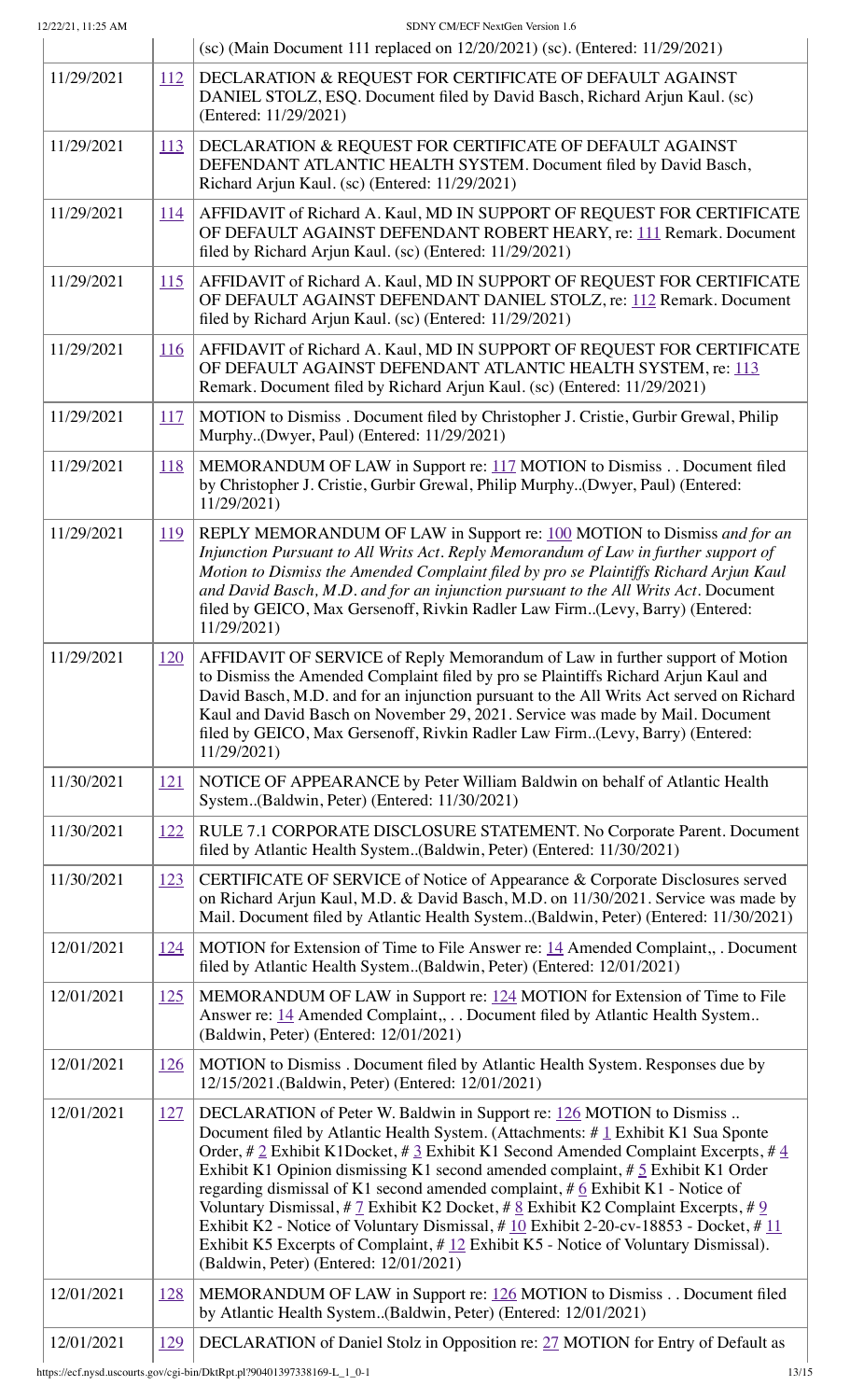|            |            | to Daniel Stolz Document filed by Intercontinental Exchange. (Attachments: $\#$ 1<br>Declaration In Opposition To Request For Entry of Default And Requesting Dismissal<br>Against Daniel Stolz, With Prejudice and For the Award of Sanctions For Vexatious<br>Litigation).(Spinelli, Leonard) (Entered: 12/01/2021)                                                                                                                                                                                                                                                                                                                                                                                                                                                                           |  |
|------------|------------|-------------------------------------------------------------------------------------------------------------------------------------------------------------------------------------------------------------------------------------------------------------------------------------------------------------------------------------------------------------------------------------------------------------------------------------------------------------------------------------------------------------------------------------------------------------------------------------------------------------------------------------------------------------------------------------------------------------------------------------------------------------------------------------------------|--|
| 12/02/2021 | <u>130</u> | ORDER granting 124 Motion for Extension of Time to Answer re 124 MOTION for<br>Extension of Time to File Answer re: 14 Amended Complaint. Defendant Atlantic Health<br>System, Inc.'s motion at Docket Number 124 is granted. Atlantic Health System, Inc.s<br>deadline to answer, move, or otherwise respond to the amended complaint is extended<br>nunc pro tunc to December 1, 2021. The Clerk of Court is directed to mail a copy of this<br>Order to the pro se plaintiffs in this matter. SO ORDERED. (Signed by Judge J. Paul<br>Oetken on 12/2/2021) (va) Transmission to Docket Assistant Clerk for processing.<br>(Entered: 12/02/2021)                                                                                                                                              |  |
| 12/02/2021 |            | Mailed a copy of 130 Order on Motion for Extension of Time to Answer to Richard Arjun<br>Kaul at 440 c Somerset Drive, Pearl River, NJ 10965; and to David Basch at 90 S Sparta<br>Ave., Sparta, NJ 07871. (kh) (Entered: 12/02/2021)                                                                                                                                                                                                                                                                                                                                                                                                                                                                                                                                                           |  |
| 12/03/2021 | <u>131</u> | REPLY MEMORANDUM OF LAW in Support re: 82 MOTION to Dismiss and for<br>Permanent Injunction. . Document filed by Intercontinental Exchange(Friedman, Stuart)<br>(Entered: 12/03/2021)                                                                                                                                                                                                                                                                                                                                                                                                                                                                                                                                                                                                           |  |
| 12/03/2021 | <u>132</u> | AFFIDAVIT OF SERVICE of Reply Memorandum of Law served on Richard Kaul and<br>David Basch on December 3, 2021. Service was made by Mail. Document filed by<br>Intercontinental Exchange(Friedman, Stuart) (Entered: 12/03/2021)                                                                                                                                                                                                                                                                                                                                                                                                                                                                                                                                                                 |  |
| 12/06/2021 | 133        | OPPOSITION(Affirmation) to DEFENDANT DANIEL STOLZ OPPOSITION<br>MOTION TO ENTER DEFAULT, GRANT DISMISSAL & AWARD SANCTIONS, re:<br>129. Document filed by David Basch, Richard Arjun Kaul. (sc) Modified on 12/6/2021<br>(sc). (Entered: 12/06/2021)                                                                                                                                                                                                                                                                                                                                                                                                                                                                                                                                            |  |
| 12/06/2021 | <u>134</u> | REPLY MEMORANDUM OF LAW in Support re: 95 MOTION to Dismiss and for filing<br>injunction. . Document filed by TD Bank(Marshall, William) (Entered: 12/06/2021)                                                                                                                                                                                                                                                                                                                                                                                                                                                                                                                                                                                                                                  |  |
| 12/07/2021 | <u>135</u> | AFFIRMATION of Daniel Stolz in Opposition re: 27 MOTION for Entry of Default as to<br>Daniel Stolz Document filed by Daniel Stolz. (Attachments: $\# \perp E$ xhibit Declaration in<br>Opposition).(Spinelli, Leonard) (Entered: 12/07/2021)                                                                                                                                                                                                                                                                                                                                                                                                                                                                                                                                                    |  |
| 12/10/2021 | <u>136</u> | OPPOSITION(Affirmation)TO DEFENDANTS CHRISTOPHER J. CHRISTIE, PHILIP<br>MURPHY, GURBIR GREWAL MOTION TO DISMISS & ENTRY OF INJUNCTIVE<br>ORDER, re: 117 MOTION to Dismiss. Document filed by David Basch, Richard Arjun<br>Kaul. (sc) (Entered: 12/10/2021)                                                                                                                                                                                                                                                                                                                                                                                                                                                                                                                                     |  |
| 12/14/2021 | 137        | LETTER addressed to Judge J. Paul Oetken from Richard Kaul dated 12/14/21 re:<br>"REQUEST FOR ENTRY OF DEFAULT AGAINST DEFENDANT ROBERT HEARY."<br>Document filed by David Basch, Richard Arjun Kaul.(sc) Modified on 12/14/2021 (sc).<br>(Entered: 12/14/2021)                                                                                                                                                                                                                                                                                                                                                                                                                                                                                                                                 |  |
| 12/14/2021 | <u>138</u> | OPPOSITION(Response)TO DEFENDANT ATLANTIC HEALTH SYSTEM'S<br>MOTION TO DISMISS &/OR TRANSFER OF VENUE, re: 126 MOTION to Dismiss.<br>Document filed by David Basch, Richard Arjun Kaul. (sc) (Entered: 12/14/2021)                                                                                                                                                                                                                                                                                                                                                                                                                                                                                                                                                                              |  |
| 12/14/2021 | <u>139</u> | LETTER addressed to Judge J. Paul Oetken from Edward G. Sponzilli, Esq. dated<br>December 14, 2021 re: Response to Kaul's letter dated December 14, 2021. Document<br>filed by Robert Heary(Sponzilli, Edward) (Entered: 12/14/2021)                                                                                                                                                                                                                                                                                                                                                                                                                                                                                                                                                            |  |
| 12/16/2021 | 140        | LETTER MOTION for Extension of Time to File Response/Reply as to 136 Affirmation<br>in Opposition to Motion addressed to Judge J. Paul Oetken from Paul E. Dwyer dated<br>12/16/2021. Document filed by Christopher J. Cristie, Gurbir Grewal, Philip Murphy<br>(Dwyer, Paul) (Entered: 12/16/2021)                                                                                                                                                                                                                                                                                                                                                                                                                                                                                             |  |
| 12/20/2021 | <u>141</u> | REPLY MEMORANDUM OF LAW in Support re: 126 MOTION to Dismiss<br>Document filed by Atlantic Health System(Baldwin, Peter) (Entered: 12/20/2021)                                                                                                                                                                                                                                                                                                                                                                                                                                                                                                                                                                                                                                                  |  |
| 12/20/2021 | <u>142</u> | LETTER addressed to Judge J. Paul Oetken from R. Kaul, M.D., D. Basch, M.D. dated<br>12/19/21 re: "RESPONSE TO DEFENDANT HEARY(D.E. 139)" - We submit this letter<br>in response to that filed on 12/15/21 by Defendant Heary's counsel, Edward Sponzilli, and<br>to re-assert our right to Default, as per our affidavit/letter(D.E. 114/137) etc. We<br>respectfully move this Court to enter Default against Defendant Heary, whose open-ended<br>representation (D.E. 139) regarding intent to file a Motion to Dismiss constitutes further<br>evidence of dilatory tactics, purposed, as it was in prior cases, to attempt to pervert the<br>course of justice through purchased political influnence etc. Document filed by David<br>Basch, Richard Arjun Kaul.(sc) (Entered: 12/20/2021) |  |

 $\overline{\mathbb{L}}$